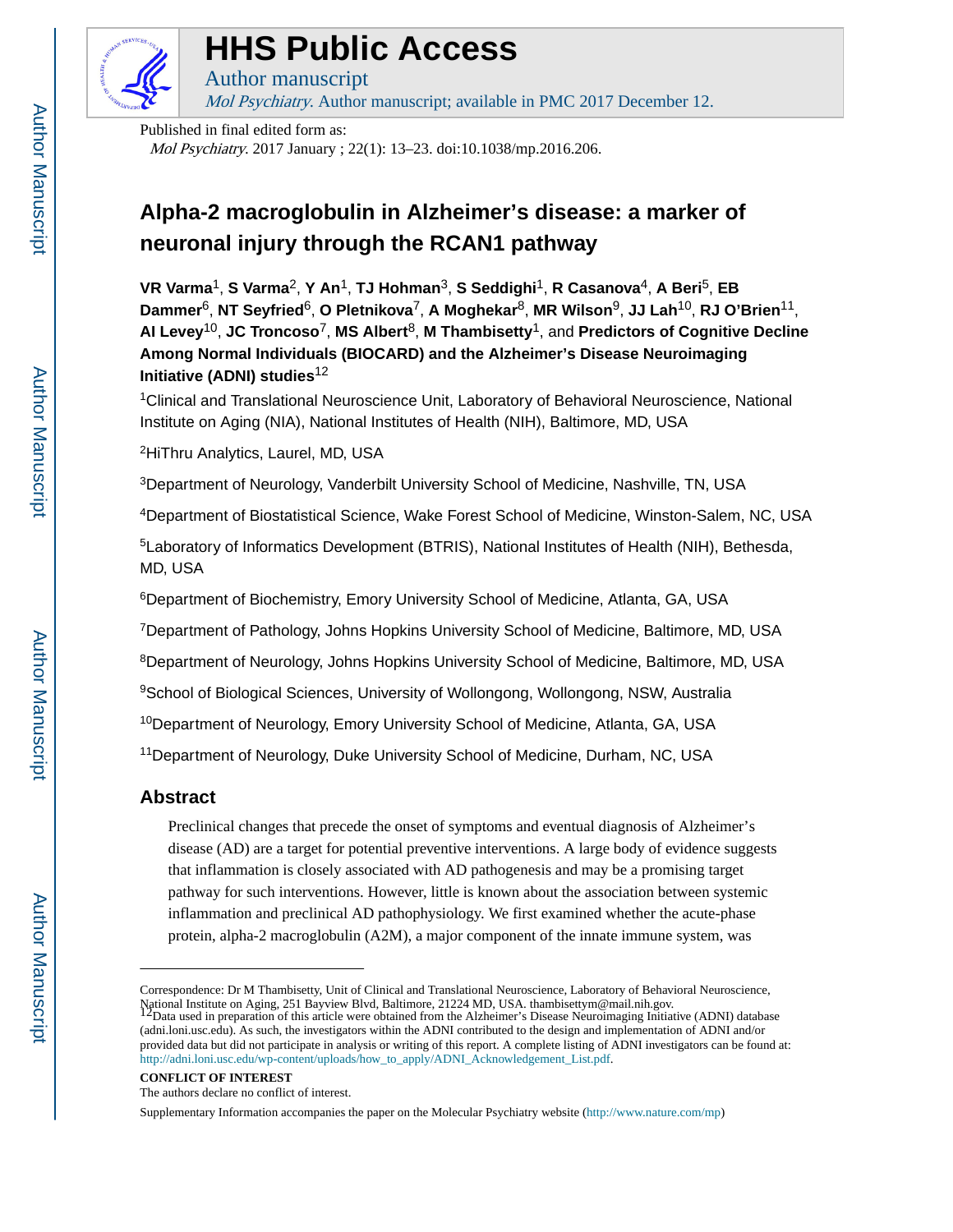associated with cerebrospinal fluid (CSF) markers of neuronal injury in preclinical AD and risk of incident AD in the predictors of cognitive decline among normal individuals (BIOCARD) cohort. We find that A2M concentration in blood is significantly associated with CSF concentrations of the neuronal injury markers, tau and phosphorylated tau, and that higher baseline serum A2M concentration is associated with an almost threefold greater risk of progression to clinical symptoms of AD in men. These findings were replicated in the Alzheimer's Disease Neuroimaging (ADNI) study. Then, utilizing a systems level approach combining large multitissue gene expression datasets with mass spectrometry-based proteomic analyses of brain tissue, we identified an A2M gene network that includes regulator of calcineurin (RCAN1), an inhibitor of calcineurin, a well-characterized tau phosphatase. A2M gene and protein expression in the brain were significantly associated with gene and protein expression levels of calcineurin. Collectively these novel findings suggest that A2M is associated with preclinical AD, reflects early neuronal injury in the disease course and may be responsive to tau phosphorylation in the brain through the RCAN1-calcineurin pathway.

## **INTRODUCTION**

The detailed characterization of the preclinical phase of Alzheimer's disease (AD) represents a major advance that is allowing researchers to test potential preventive treatments to modify the trajectory of AD during presymptomatic stages of the disease.<sup>1,2</sup> The preclinical stages of AD are characterized by a temporal ordering of cerebrospinal fluid (CSF) and neuroimaging biomarkers that are thought to reflect the early accumulation of brain amyloid, emergence of synaptic dysfunction and appearance of markers of neuronal injury.<sup>3</sup> These preclinical changes preceding the onset of clinical symptoms and eventual diagnosis of AD have together been described as the 'AD pathophysiological signature'.<sup>4</sup>

A large body of evidence suggests that inflammatory and immune-regulatory processes are intrinsic to AD pathogenesis and are important both in the appearance of core pathological features of AD as well as in triggering the onset of clinical symptoms.<sup>5,6</sup> The close association between inflammation and AD pathogenesis has led to several efforts targeting inflammation as a potential strategy for disease modification in  $AD$ <sup>7</sup> Although previous clinical trials of anti-inflammatory agents in patients with established AD have failed, $8-10$ there is currently renewed interest in strategies that target inflammation during the early, preclinical stages before the onset of clinical symptoms of mild cognitive impairment (MCI) and AD.11 However, despite evidence implicating inflammation in AD pathogenesis, little is known about the association between systemic inflammation and the 'preclinical AD pathophysiological signature.' A comprehensive understanding of how specific inflammatory pathways are associated with AD pathogenesis, including the molecular mechanisms that may drive such associations, is critical to targeting these pathways for the prevention of AD.

The acute-phase protein alpha-2 macroglobulin (A2M) is a major component of the innate immune system, functions as a pan-protease inhibitor and is a chaperone protein. Prior evidence indicates that A2M is capable of binding to misfolded, aggregation-prone client proteins and may have an important role in AD pathogenesis.<sup>12–14</sup> Two principal lines of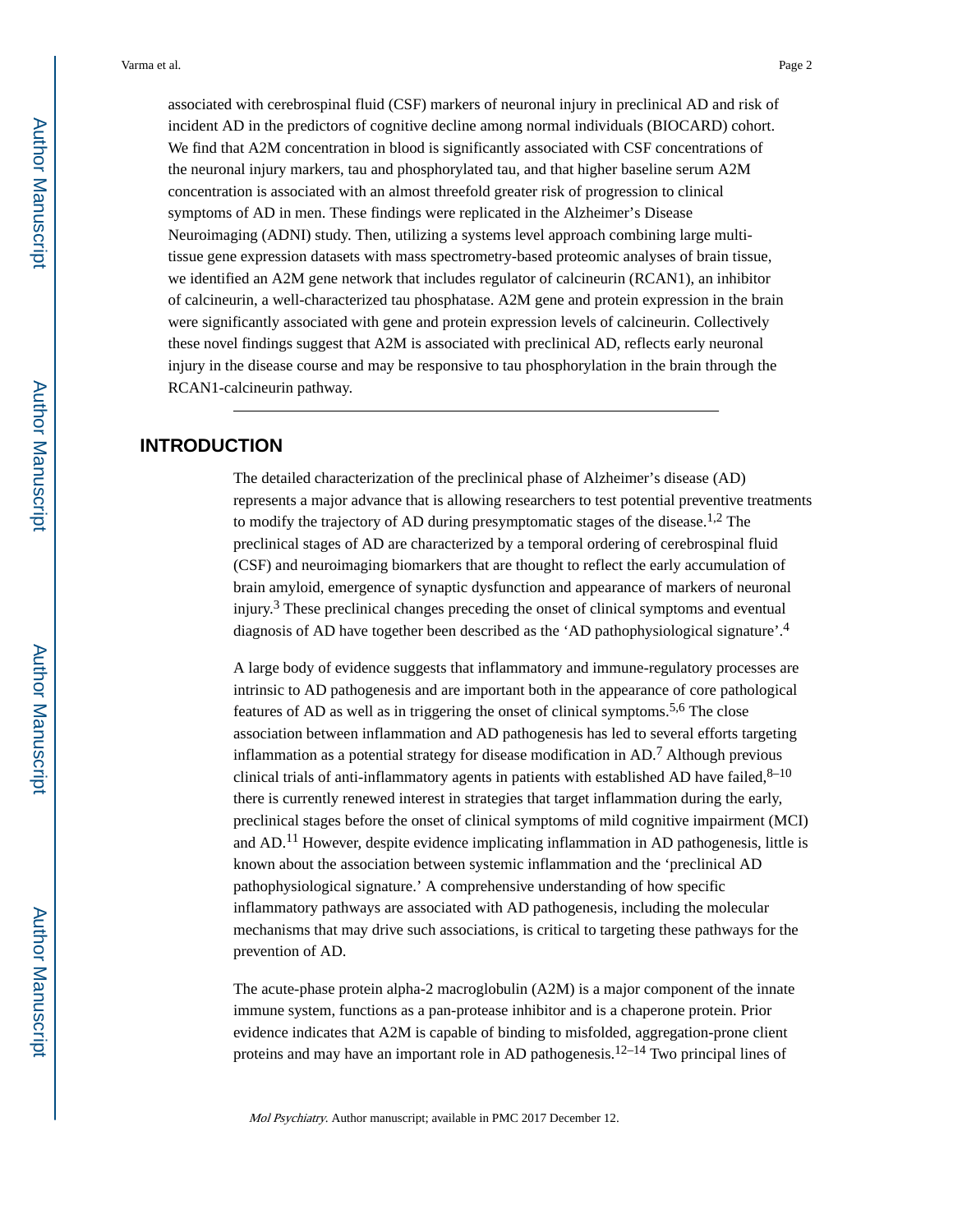evidence from human studies suggest that A2M may have a key role in the neuroinflammatory response to AD pathogenesis. These include its co-localization with amyloid plaques in  $AD$ ,  $15-17$  and proteomic studies showing an increase in plasma A2M concentration in AD patients relative to controls.<sup>18–21</sup> Moreover, early candidate gene analyses suggested that polymorphic variation in the A2M gene are associated with increased risk of AD, although these were not replicated in larger studies.<sup>22,23</sup>

In the current study, we first examined associations between blood A2M and CSF measures of preclinical AD pathophysiology in a well-characterized longitudinal cohort—predictors of cognitive decline among normal individuals (that is, the BIOCARD study). Then, based on these findings, we explored whether blood concentrations of A2M predicted risk of progression from normal cognition to the onset of clinical symptoms of MCI. Next, we used data from the Alzheimer's Disease Neuroimaging Initiative (ADNI) to replicate our index findings in an independent sample. Finally, using a systems level approach combining multitissue gene expression and mass spectrometry-based proteomic analyses of brain tissue, we identified plausible molecular mechanisms that may underlie associations between A2M and CSF markers of preclinical AD as well as disease progression.

Figure 1 provides a summary of the study aims and design.

## **MATERIALS AND METHODS**

#### **BIOCARD study (primary analyses)**

The BIOCARD study was used to examine associations between A2M and CSF measures of preclinical AD pathophysiology as well as risk of MCI/AD (Figure 1a). The BIOCARD study was initiated by the National Institutes of Health (NIH) in 1995 and continued by Johns Hopkins University in 2009. The study was designed to follow participants who were cognitively normal at baseline but at high risk of AD, to better understand the preclinical stage of AD<sup>3</sup> that typically precedes the onset of MCI/AD symptoms by several years. Annual clinical and cognitive evaluations of the BIOCARD participants included a comprehensive neuropsychological battery, family history of dementia, history of symptom onset and a clinical dementia rating. Consensus diagnosis criteria and protocol have been described previously,  $^{24}$  and followed the NINCDS/ADRDA criteria for AD dementia $^{25,26}$ and the Petersen criteria for MCI.<sup>27</sup> For participants with MCI or AD, age of onset of clinical symptoms was estimated primarily based on the report of the subject and collateral obtained during the clinical dementia rating interview.

CSF was collected in participants approximately every 2 years. CSF data collection protocol in the BIOCARD study has been described in detail previously,  $28$  and followed protocols similar to the ADNI. Blood draws for serum A2M assays began in 2001. Details on assay protocol are included in Supplementary Table 1. Additional BIOCARD study design and participant recruitment details are described elsewhere.<sup>24,29</sup> All study participants provided written informed consent, and the Johns Hopkins School of Medicine Institutional Review Board approved all study protocols.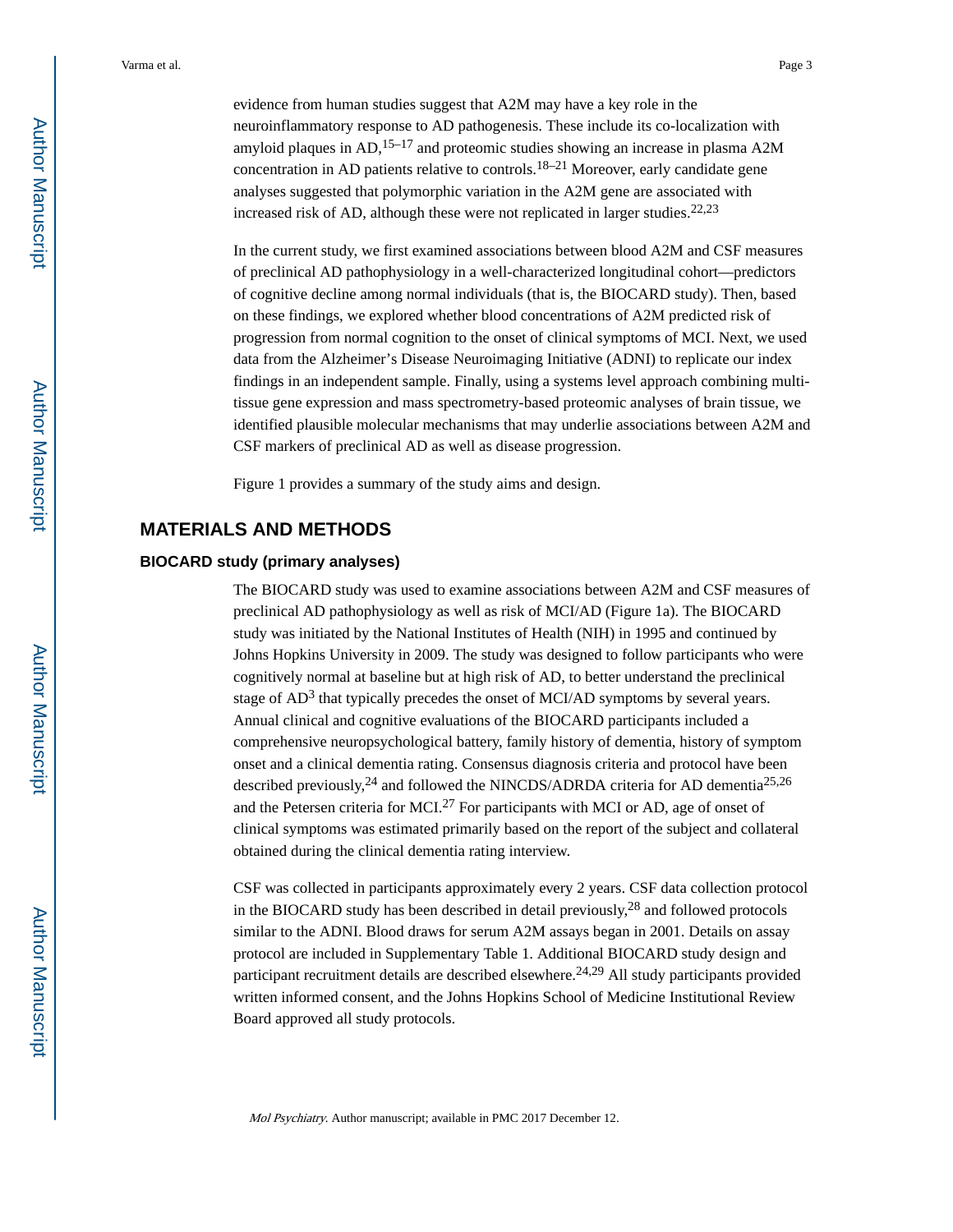Of the 303 BIOCARD participants with a baseline A2M blood draw, CSF was collected concurrently (defined as within 180 days of baseline A2M blood draw) in 274 participants. See Supplementary Figure 1 for a schematic summary of inclusion/exclusion criteria and sample size. Demographic characteristics of the BIOCARD sample are included in Supplementary Table 2.

#### **ADNI study (replication analyses)**

The ADNI study (adni.loni.usc.edu) was used as an independent sample to replicate findings from BIOCARD (Figure 1a). Data used in the preparation of this article were obtained from the ADNI database (adni.loni.usc.edu). The ADNI was launched in 2003 as a public–private partnership, led by Principal Investigator Michael W. Weiner, MD. The primary goal of ADNI has been to test whether serial magnetic resonance imaging, positron emission tomography, other biological markers, and clinical and neuropsychological assessment can be combined to measure the progression of MCI and early AD.

Details on study design and participant recruitment, sample collection of plasma A2M and CSF, and consensus diagnosis criteria are included in Supplementary Table 3. The ADNI study included baseline plasma A2M samples on 566 participants, and concurrent CSF data on 353 of those participants. Demographic characteristics of the ADNI sample are included in Supplementary Table 2.

#### **Gene expression data: Genotype-Tissue Expression Project**

Publicly available gene expression data acquired from the genotype-tissue expression (GTEx) project<sup>30</sup> was used to explore the association between blood and brain A2M gene expression (Figure 1b). The GTEx project is a public repository that enables researchers to explore correlations in gene expression across multiple healthy tissues including blood and brain. Details have been described previously.31 All donors provided written informed consent and study protocols were approved by the NIH National Human Genome Research institute. We assembled a dataset of RNA sequence (RNASeq) expression data to explore matched blood and brain gene expression levels from 921 samples across 13 brain regions. A list of brain regions and associated participant sample sizes are included in Supplementary Table 2. See Supplementary Figure 2 for a schematic summary of inclusion/exclusion criteria and sample size.

#### **Gene expression data: Gene Expression Omnibus**

Publicly available gene expression data acquired from the National Center for Biotechnology Information (NCBI) (GEO) (<http://www.ncbi.nlm.nih.gov/geo/>)<sup>32</sup> was used to identify global gene networks driving A2M gene expression (Figure 1c.I) and brainspecific gene expression correlations (Figure 1c.II) based on *a priori* specified gene(s) identified from the global gene expression analysis. GEO datasets were restricted to healthy and normal samples (identified through keyword search and manually confirmed). All GEO data is required to conform to NIH Genomic Data Sharing policy that provides protections for publicly available data on human subjects. The final dataset for network analysis included 4755 samples from 70 different tissues. The final dataset for brain-specific analyses included 281 samples selected from 7 brain regions. A list of sample sizes by organ/brain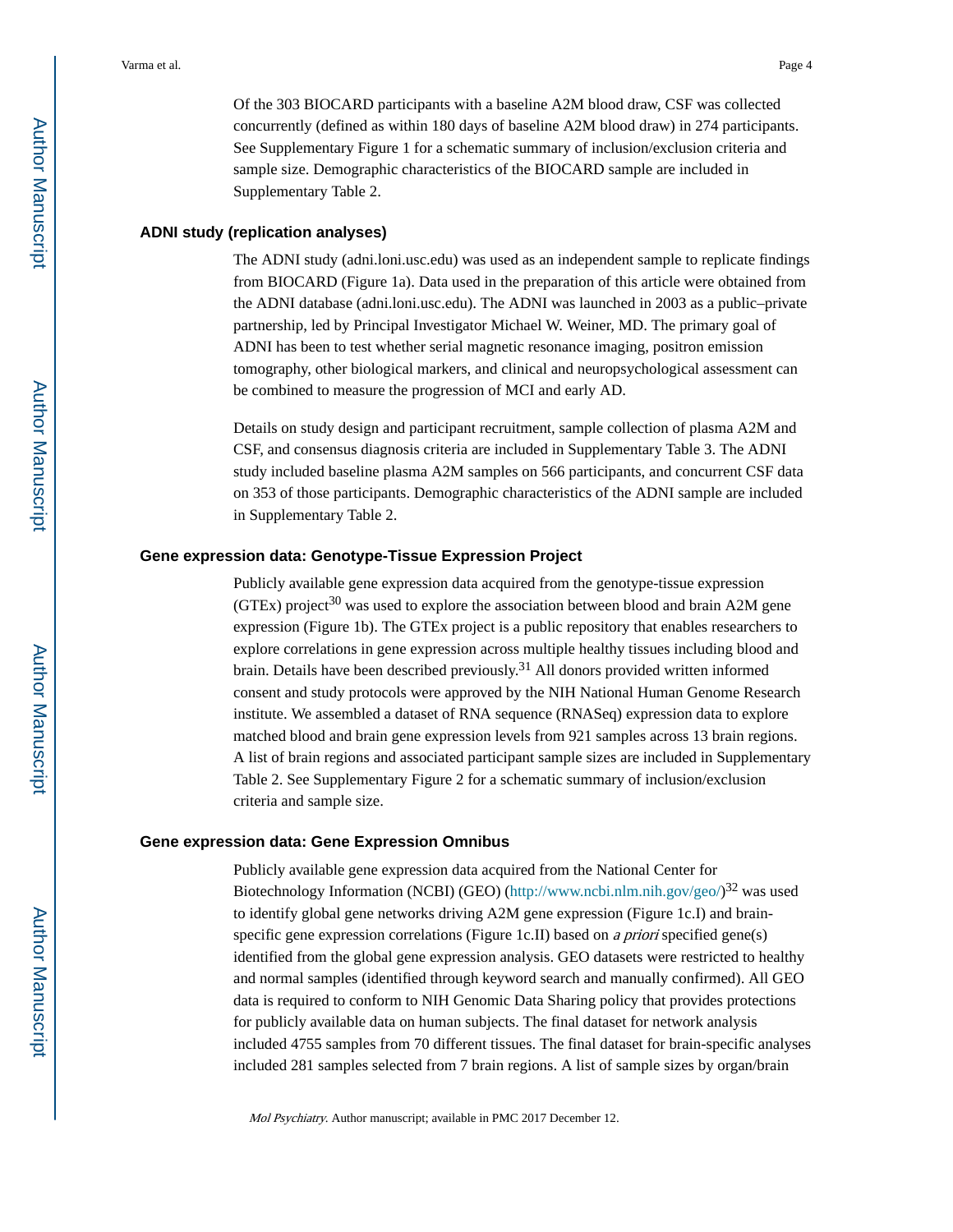region and specific tissue sampling locations are included in Supplementary Table 4. GEO sample and series accession numbers are available by request. See Supplementary Figure 2 for a schematic summary of inclusion/exclusion criteria and sample size.

Protein expression data: Baltimore Longitudinal Study of Aging Proteomic data from brain tissue acquired from autopsy samples in a subset of participants from the Baltimore Longitudinal Study on Aging (BLSA) was used to test correlations in protein levels between A2M and *a priori* specified protein(s) emerging from the brain gene expression analysis. BLSA is a prospective cohort study of community dwelling participants that began in 1958.33,34 Written informed consent was obtained at each visit, and the study was approved by the local Institutional Review Board and the National Institute on Aging.

We examined the proteome of the middle frontal gyrus of 47 deceased BLSA participants with a range of AD pathology including those with clinical and postmortem pathological diagnosis of AD, individuals who were cognitively normal during life but with significant AD pathology confirmed via postmortem histopathology (that is, 'asymptomatic AD' described in detail previously<sup>35</sup>) and normal controls free of symptoms and AD pathology. Demographic characteristics of the sample are included in Supplementary Table 2. Labelfree quantification of the brain proteome by LC–MS/MS was performed using a ThermoFisher Scientific (San Jose, CA, USA) Q-Exactive Plus mass spectrometer). Labelfree quantitation analysis of raw data was performed using MaxQuant 1.5.3.28 software (Max Planck Institute of Biochemistry, Martinsried, Germany). Additional details on collection of proteomic data, raw data availability, and analysis parameters are provided through the Synapse AMP-AD portal [\(https://www.synapse.org/#!Synapse:syn3606086\)](https://www.synapse.org/#!Synapse:syn3606086).

#### **Statistical analysis**

#### **A2M and AD: associations with preclinical pathophysiology (CSF markers of**

**AD)—**Linear mixed effects regression models were used to explore associations between blood A2M concentration and CSF measures, including Aβ1-42, t-tau and p-tau, in the BIOCARD study sample. We replicated these analyses using the ADNI study. All CSF measures in BIOCARD and ADNI were log-transformed to meet normality assumptions. Considering epidemiological and biological evidence indicating that sex differences may have an important role in the pathology and progression of  $AD^{36,37}$  as well as in the modulation of immune and neuroinflammatory responses,<sup>38,39</sup> all analyses were run separately for the total, male and female samples.

Model 1 explored associations between baseline A2M concentration and baseline and longitudinal change in CSF measures, including Aβ1-42, t-tau and p-tau. Estimated effect sizes for A2M in BIOCARD were expressed in units of 10 mg dl<sup>-1</sup>. As described in Supplementary Table 3, the ADNI Biomarkers Consortium performed a number of quality control steps, including box-cox transformations and imputation for missing data and samples below assay sensitivity, to generate cleaned data; we further multiplied measures by 10 to allow for easier comparison to BIOCARD results. Additional model details including model covariates and interpretation of the main coefficients of interest are included in Supplementary Table 5. All models included covariates age, race and sex (excluded in sexspecific models). Considering prior evidence suggesting that A2M levels may be associated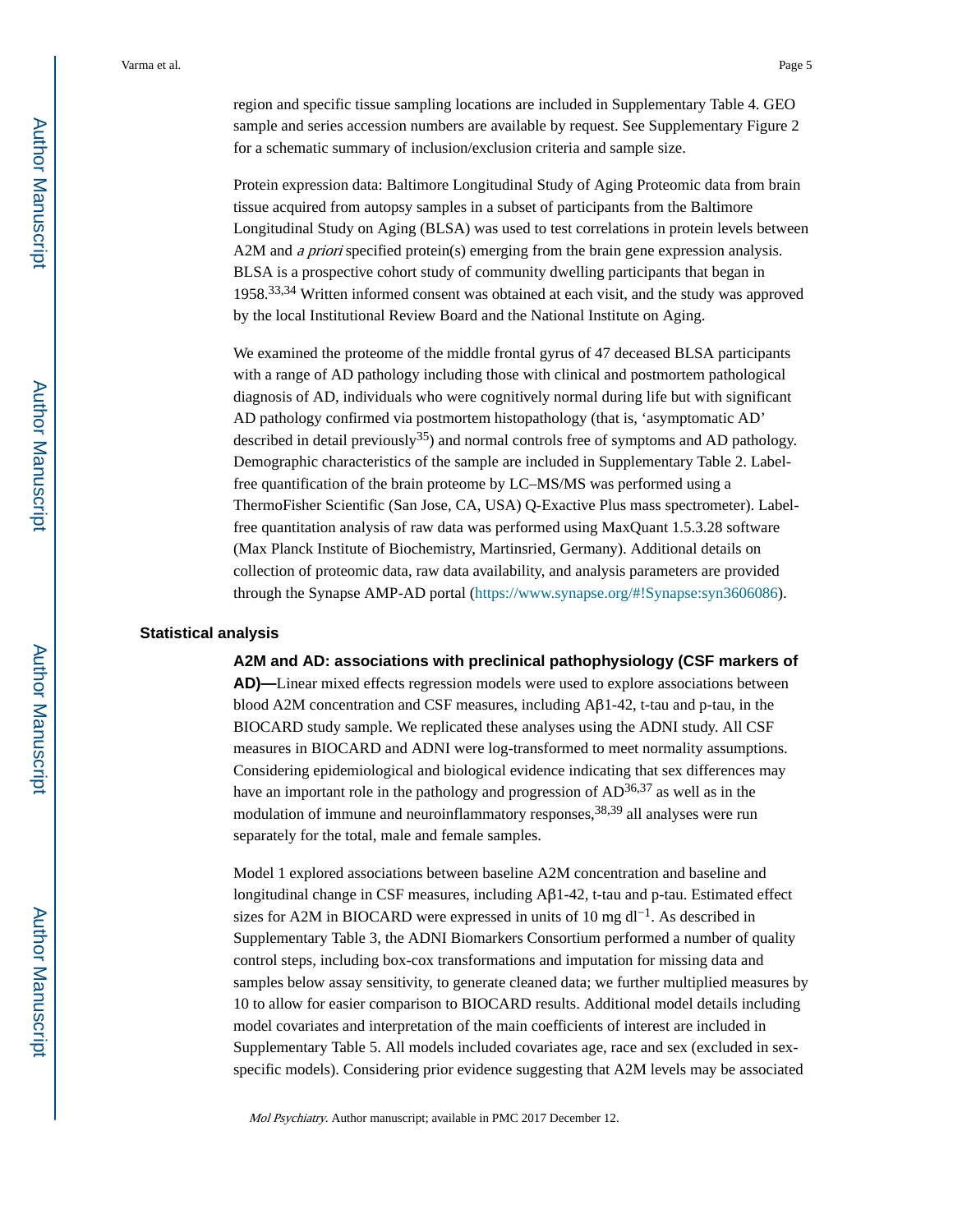with infections,<sup>13</sup> we included total white blood cell count measured at the time of the A2M assays, as an additional covariate in our primary analyses in the BIOCARD study.

Model 2 explored associations between change in A2M concentration and longitudinal change in CSF measures. This model was identical to model 1, other than the replacement of the main predictor (baseline A2M) with a binary predictor variable indicating whether A2M concentration was maintained/increased or decreased over time. Additional model details are included in Supplementary Table 5.

To further explore the potential of blood A2M concentration to identify individuals with abnormal levels of CSF pathology, we examined A2M concentration in relation to hypothetical preclinical AD groups defined by severity of abnormality in CSF AD biomarker concentrations in the BIOCARD study sample. These preclinical groups have been described in detail previously.3,40,41 Specific CSF biomarker cutoffs were based on methodology used previously.42 We tested for differences in serum A2M concentration by sex and conversion status using non-parametric (spearman rank correlation) tests. We additionally explored differences in baseline blood A2M concentration by diagnosis (normal, MCI and AD) in the ADNI study. We tested for differences between groups using spearman rank correlation tests.

In addition to CSF Aβ1-42, t-tau and p-tau, we also explored associations between A2M and neurofilament light (NFL) and neurogranin (Ng), two novel CSF markers of neuronal injury in AD43,44 assayed in the ADNI study. We used Pearson correlations to test these associations.

**A2M and AD: associations with risk of MCI/AD—**Cox regression models (model 3) were used to explore whether baseline blood A2M concentration predicted the risk of developing clinical symptoms of MCI, before the diagnosis of MCI or AD in BIOCARD and conversion to MCI or AD in ADNI. Owing to the sample size constraints, in BIOCARD, a binary variable of 'high' or 'low' baseline serum A2M concentration (median split) was used as the main predictor variable, and age at onset of clinical symptoms was used as the outcome variable for participants who later developed MCI; for participants who remained cognitively normal, age censored at the last evaluation was used as the outcome variable.<sup>28</sup> Similar to prior studies,<sup>28</sup> participants diagnosed as 'impaired non-MCI' ( $n = 42$ ) at their final visit were included with subjects diagnosed as normal ( $n = 177$ ). Sensitivity analyses were also performed excluding individuals diagnosed as 'impaired non-MCI.' Because of the larger sex-specific sample size, in ADNI we were able to use a continuous variable for A2M as the main predictor variable; date of diagnosis was used as the outcome variable. Included participants were either normal or MCI at baseline  $(n = 454)$ ; participants with dementia at baseline were excluded ( $n = 112$ ). Additional model details including model covariates and interpretation of the main coefficients of interest are included in Supplementary Table 5.

We additionally explored associations between baseline A2M concentration and baseline and longitudinal change in cognitive performance, including measures of executive function, attention and psychomotor speed, language, memory and learning, in the BIOCARD study.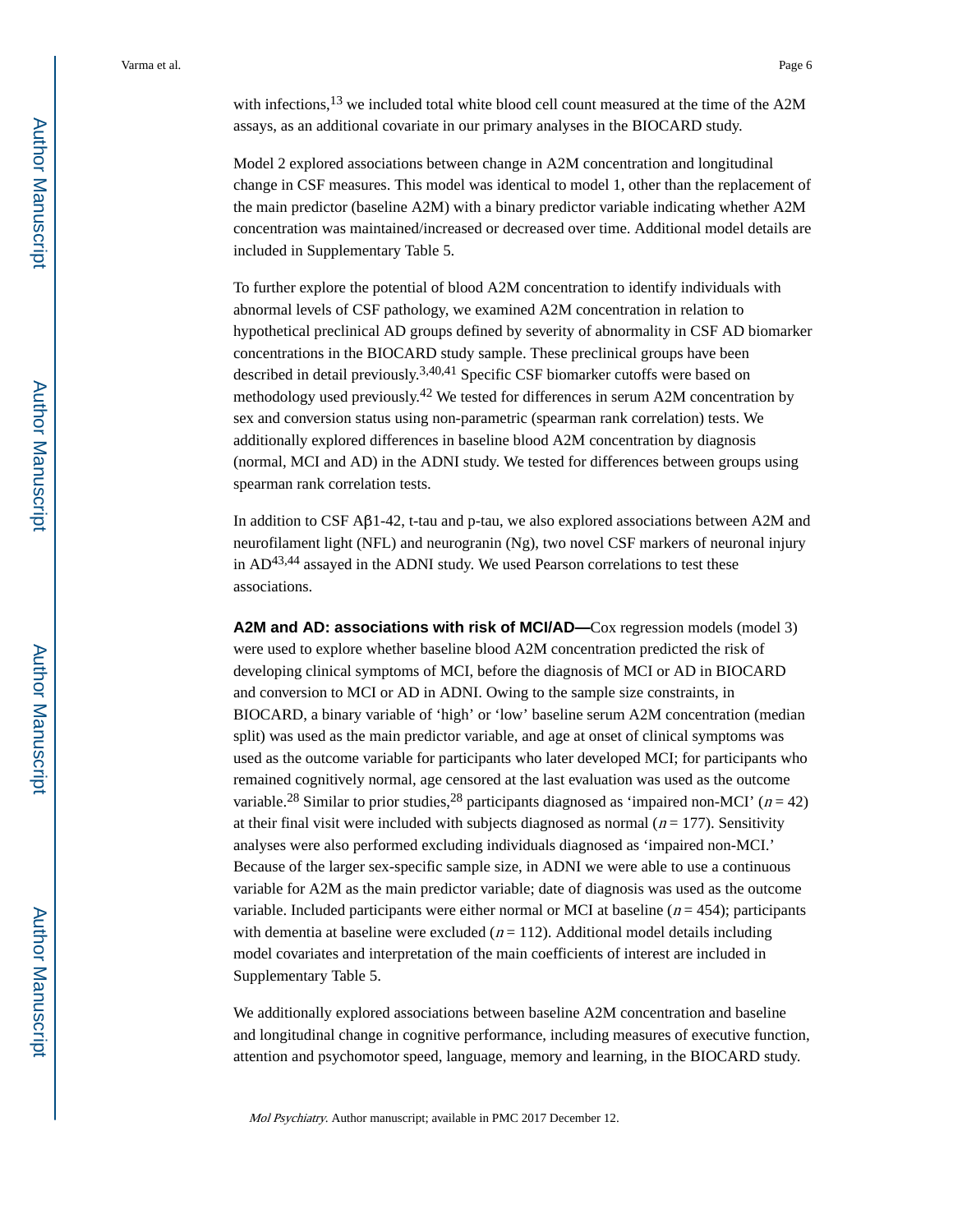This model (model 4) was identical to model 1, other than the outcomes. Model details are included in Supplementary Table 5.

**A2M and AD: molecular mechanisms—**Pearson correlations were used in the GTEx gene expression dataset to test whether peripheral (blood) A2M gene expression reflected A2M gene expression in the hippocampus and other brain regions. A2M gene co-expression analyses in the GEO dataset were performed using the ExplainBio web tool [\(http://](http://www.explainbio.com) [www.explainbio.com](http://www.explainbio.com); developed by SV).<sup>45</sup> The tool uses a recursive algorithm to build a network where the expression of the target gene (A2M) is modeled as a linear combination of other genes (source genes). Supplementary Table 6 provides a step-by-step summary of the algorithm used by the ExplainBio web tool.

On the basis of a priori specified genes identified in the above gene expression network analysis, we used Pearson correlations to explore log gene co-expression associations in the brain-specific GEO dataset, both across the whole brain as well as within the entorhinal cortex and hippocampus, regions especially vulnerable to tau pathology and neurodegeneration.46–48

To validate correlations found in the brain-specific gene co-expression analyses described above, we examined protein-level associations between A2M and a priori specified protein(s) of interest in brain tissue derived from the autopsy sample of the BLSA. Log<sub>2</sub> of label-free quantitation normalized protein intensities reported by MaxQuant for the participant sample was bootstrap regressed against age and postmortem interval of each individual; Pearson correlations were used to explore correlations between proteins of interest. Protein-level analyses were run separately for male and female samples.

All associations and group differences were assessed using two-tailed  $t$ -tests with a significance level of 0.05. All software code used to generate results is available by request.

## **RESULTS**

Demographic characteristics of study samples are presented in Supplementary Table 2. BIOCARD participants were all normal at baseline. Males had significantly higher education and significantly lower baseline serum A2M concentration compared with females. Most ADNI participants were MCI at baseline, had lower education and were older than BIOCARD participants. Males in ADNI were significantly older, had significantly higher education and were more likely to be MCI at baseline compared with females. Average total white blood cell count in the BIOCARD study did not vary by sex, and only 4 participants (out of 303) had an elevated total white blood cell count (defined as  $> 10$  K  $\mu l^{-1}$ ).

As observed in our primary analyses, male participants in ADNI also had lower plasma A2M concentration compared with females. Figure 2e shows results exploring differences in A2M among normal, MCI and AD individuals in ADNI. We found significantly higher plasma A2M concentration in MCI compared with normal, and AD compared with normal individuals. A2M concentration by diagnosis and P-values are included in Supplementary Table 9.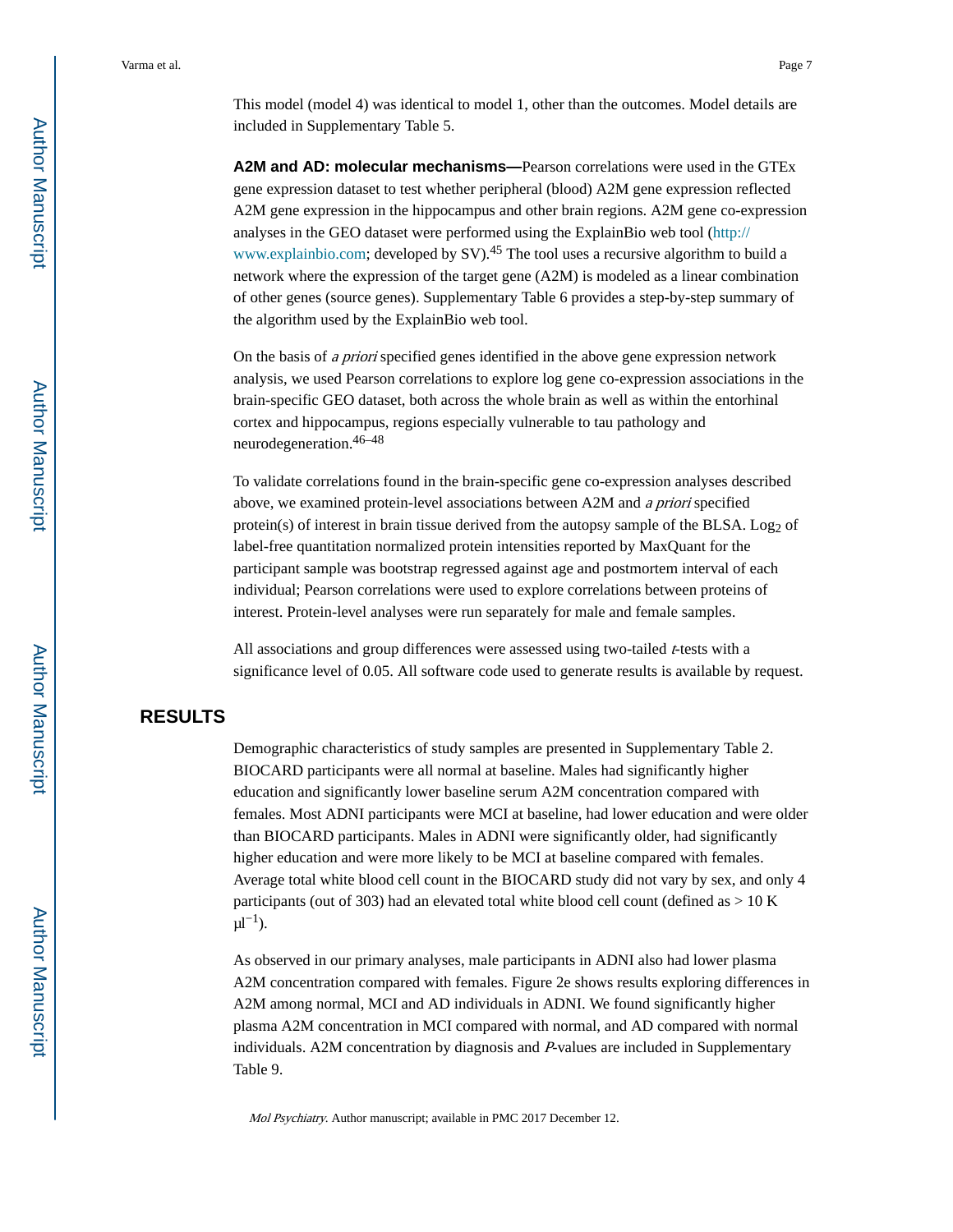## **A2M and AD: associations with preclinical pathophysiology (CSF markers of AD)**

Results for the linear mixed effects regression model 1 testing cross sectional associations between blood A2M concentration and CSF biomarkers are shown in Figures 2a and b for BIOCARD and Figures 2c and d for ADNI. In both the BIOCARD and ADNI samples, we found that higher baseline A2M was associated with higher baseline CSF t-tau in the total sample. In the ADNI sample, we additionally found that higher baseline A2M was also associated with higher baseline p-tau in the total sample and higher baseline t-tau in females only. We found no significant associations between baseline A2M concentration and longitudinal changes in CSF measures in either sample. Full model results for the total, male, and female samples in BIOCARD and ADNI are included in Supplementary Table 7.

For model 2, in the total and male samples in BIOCARD, we found that independent of the level of baseline A2M concentration, participants who maintained or increased A2M levels over time showed a decreased annual rate of change in CSF p-tau compared with participants whose A2M levels decreased over time. In the ADNI sample, we found a similar marginally significant association between longitudinal changes in A2M concentration, and rate of change in CSF t-tau in the total and female samples. Full model results for the total, male and female samples in BIOCARD and ADNI are included in Supplementary Table 8.

Figure 2f shows results exploring differences in A2M among hypothetical preclinical AD groups in BIOCARD. We found that among individuals who later converted to MCI/AD, serum A2M concentration increased with severity of the concurrent CSF AD biomarker profile. The SNAP category, which is defined only by abnormal neurodegeneration biomarkers (that is, abnormal t-tau or  $p$ -tau<sup>41</sup>), showed the highest serum A2M concentration. Participants in the SNAP category had significantly higher A2M concentration than those in stage 0 and stage 1; participants in the stage 2 category had significantly higher A2M concentration than those in stage 0. A2M concentration by stage and P-values are included in Supplementary Table 9.

Supplementary Figure 3 shows associations in the ADNI sample between A2M and NFL and Ng, two novel CSF markers of neurodegeneration. We found significant correlations (Ng:  $r = 0.12$ ;  $P = 0.032$ ; NFL:  $r = 0.12$ ;  $P = 0.120$ ), although weaker than correlations with CSF t-tau concentration.

#### **A2M and AD: associations with risk of MCI/AD**

Figures 3a and b show model 3 (Cox regression model) results and Kaplan–Meier survival curves in BIOCARD. The mean time from baseline A2M assessment to the date of final visit or onset of clinical symptoms was 8.59 years (s.d.  $=$  3.87 years). Higher serum concentration of A2M at baseline was significantly associated with a threefold greater risk of clinical symptoms of MCI in males only. Results from Cox regression models in sensitivity analyses were comparable when participants diagnosed as 'impaired non-MCI' were excluded (results not shown). Figures 3c and d show parallel results in ADNI. The mean time from baseline A2M assessment to the date of final visit or conversion to MCI/AD was 3.39 years (s.d. = 2.69). Higher plasma A2M concentration at baseline was significantly associated with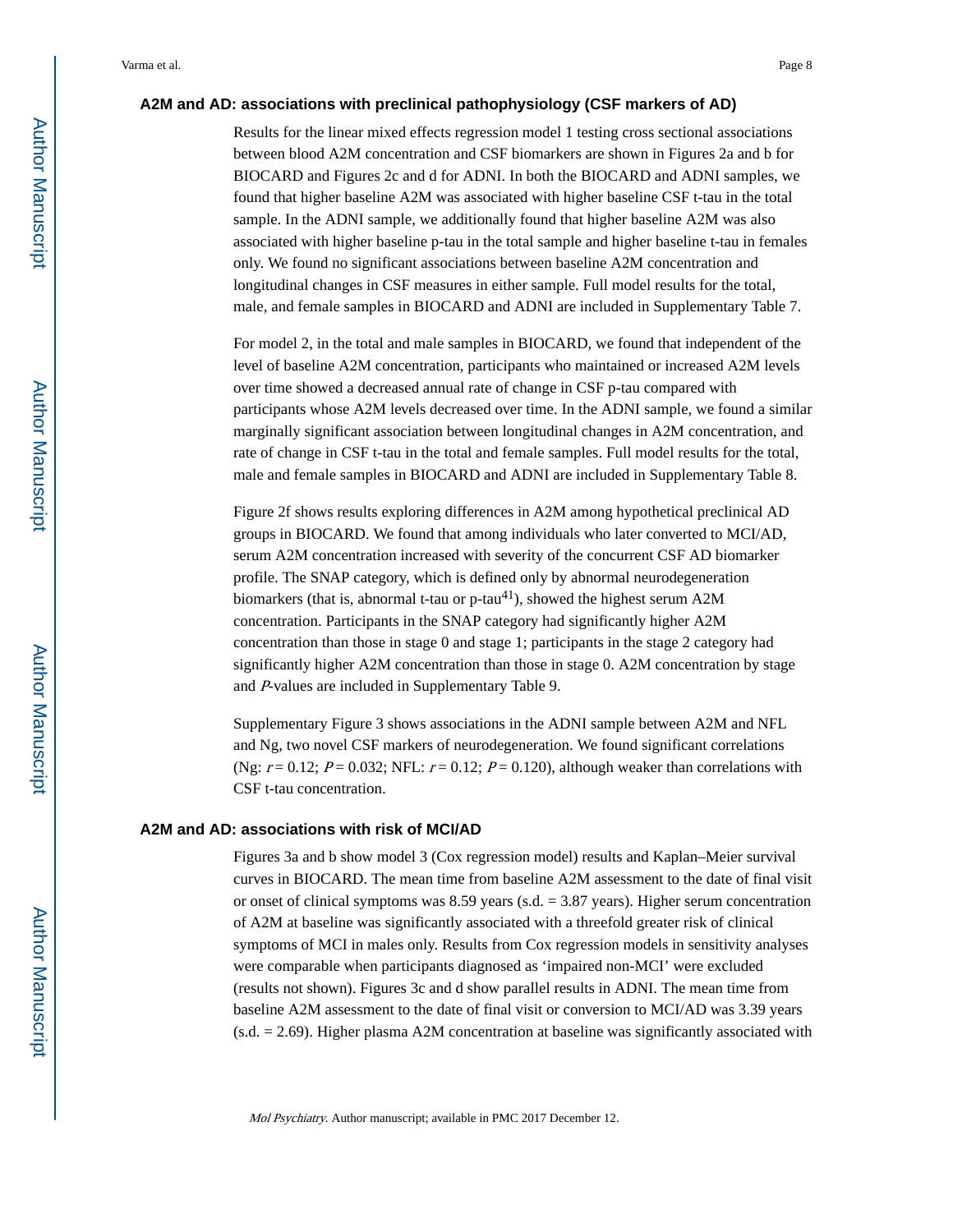risk of conversion to MCI/AD in males only. Full model results for the total, male and female samples in BIOCARD and ADNI are included in Supplementary Table 10.

Results for model 4 exploring associations between baseline A2M concentration and cognitive performance in BIOCARD are included in Supplementary Table 11. We found in the total and male samples that greater baseline A2M concentration was associated with accelerated worsening in executive function (Trails B) over time.

#### **A2M and AD: molecular mechanisms**

Results of correlations between matched blood and brain samples from the GTEx dataset are shown in Figure 4a. We found that peripheral A2M gene expression was significantly correlated with brain A2M gene expression in several regions including the hippocampus (Figure 4b) (*P*-values ranging from  $< 0.001$  to 0.02).

Results for the GEO multi-tissue gene network analysis are shown in Figure 5a. The final global gene co-expression model selected nine genes as having the highest direct contributions to predicting A2M gene expression. Given our findings on the associations between serum A2M concentration and CSF tau/p-tau, we were particularly interested in exploring genes known to modulate tau levels and/or tau phosphorylation. Of the nine genes comprising the A2M gene network, the regulator of calcineurin (RCAN1) gene is known to inhibit calcineurin, a well-characterized calcium and calmodulin-dependent serine/threonine tau phosphatase in the brain,  $49-51$  and was thus of most interest as a probable candidate gene to explain these associations. Molecular functions of the other genes in the A2M gene network previously shown to be associated with AD, including the slit guidance ligand 2 (SLIT2; associated with brain–blood barrier dysfunction), $52,53$  are included in Supplementary Table 12. We have additionally included global brain log gene expression correlations between A2M and SLIT2 in Supplementary Figure 4.

On the basis of our findings from the gene network analysis, we then examined both global and regional brain gene expression correlations between A2M, RCAN1 and calcineurin, including the three calcineurin catalytic subunits, each encoded by a separate gene (PPP3CA, PPP3CB and PPP3CC). We found that global brain gene expression of A2M was significantly correlated with global brain gene expression of RCAN1 ( $r = 0.206$ ;  $P < 0.001$ ) and global brain gene expression of PPP3CA  $(r = -0.453; P < 0.001)$ , PPP3CB  $(r = -0.358;$  $P < 0.001$ ) and PPP3CC ( $r = -0.357$ ;  $P < 0.001$ ). We additionally found significant regionspecific correlations between hippocampal gene expression of A2M and PPP3CA ( $r =$  $-0.613$ ;  $P < 0.001$ ) and PPP3CB ( $r = -0.577$ ;  $P < 0.001$ ), as well as entorhinal cortical gene expression of A2M and PPP3CA ( $r = -0.418$ ;  $P = 0.002$ ) and PPP3CC ( $r = -0.607$ ;  $P <$ 0.001). Scatterplots showing these results are included in Figure 5b and correlations and Pvalues are included in Supplementary Table 13.

On the basis of our findings from global and regional brain gene expression analyses, we examined associations at the protein level between A2M and components of the RCAN1 calcineurin pathway that were detectable by our label-free proteomic analyses of brain tissue. In brain tissue samples obtained from the middle frontal gyrus in individuals representing a range of AD pathology, we found a significant negative correlation between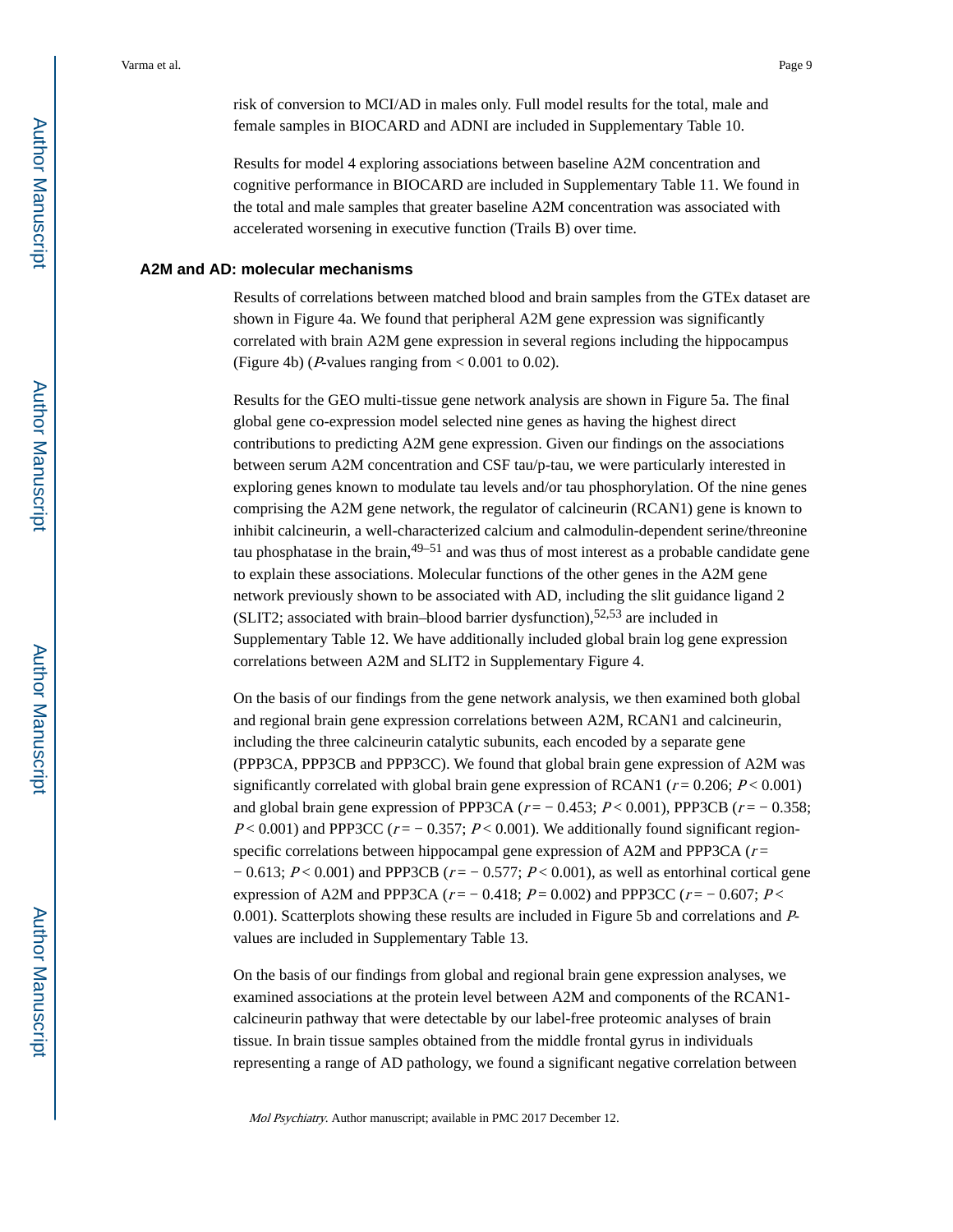A2M and PPP3CB protein levels in the total ( $r = -0.30$ ;  $P = 0.04$ ) and male samples ( $r =$  $-0.49$ ;  $P = 0.006$ ) (Figure 5c).

## **DISCUSSION**

We have demonstrated that serum concentration of the acute-phase protein, A2M, is associated with CSF markers of neuronal injury in preclinical AD and predicts clinical symptoms of MCI in males. We replicated these results in an independent sample showing that plasma A2M concentration is associated with CSF tau and predicts conversion to MCI and AD in males. To the best of our knowledge, these results represent the first report of an association between a systemic marker of inflammation and the preclinical AD pathophysiological signature. Our findings have several translational implications and open up new areas of investigation into the role of the inflammatory response during early stages of AD pathogenesis.

The finding that blood A2M concentrations reflect the severity of neuronal injury, assessed by CSF levels of tau and p-tau, raises the possibility that blood A2M concentration may be of utility in the initial non-invasive screening or stratification of participants in clinical trials targeting neuronal injury in AD/MCI. Our findings that blood A2M concentration reflects the severity of preclinical disease stage and is associated with increasing cognitive impairment (normal < MCI < AD) further emphasize this potential. The observation that the A2M response in preclinical AD is distinct in males versus females may be critical in understanding sex differences in AD risk and incidence  $36,54$  as well as in the rational design of clinical trials targeting inflammation in AD (for example, ref. 55). If as suggested by our results, the primary acute-phase response to neuroinflammation in AD is sex-specific, it would be especially important to test the utility of sex-specific dosing regimens in such clinical trials.

It is important to also note that modulating the protein chaperone activity of A2M has been proposed as a plausible therapeutic approach in diseases characterized by accumulation of misfolded proteins such as AD.56 In addition, epidemiologic and clinical trial evidence indicates that suppressing inflammation may prevent the accumulation of AD neuropathology.57,58 Our findings showing a mechanistic link between A2M and tau phosphorylation provide additional evidence for exploring such experimental and therapeutic approaches in preclinical models of AD.

To identify the mechanistic basis for our findings implicating peripheral A2M levels in the pathophysiology of preclinical AD, we applied a systems level strategy combining large multi-tissue gene expression datasets as well as mass spectrometry-based proteomic analyses of brain tissue. Our gene expression analyses first tested whether peripheral A2M gene expression was significantly associated with A2M gene expression in the brain. A significant challenge in interpreting studies describing associations between systemic/ peripheral immune or inflammatory processes and AD is whether such changes in blood reflect parallel changes in the brain.<sup>59–62</sup> Our findings that peripheral A2M gene expression is highly correlated with A2M gene expression in brain regions vulnerable to tau-mediated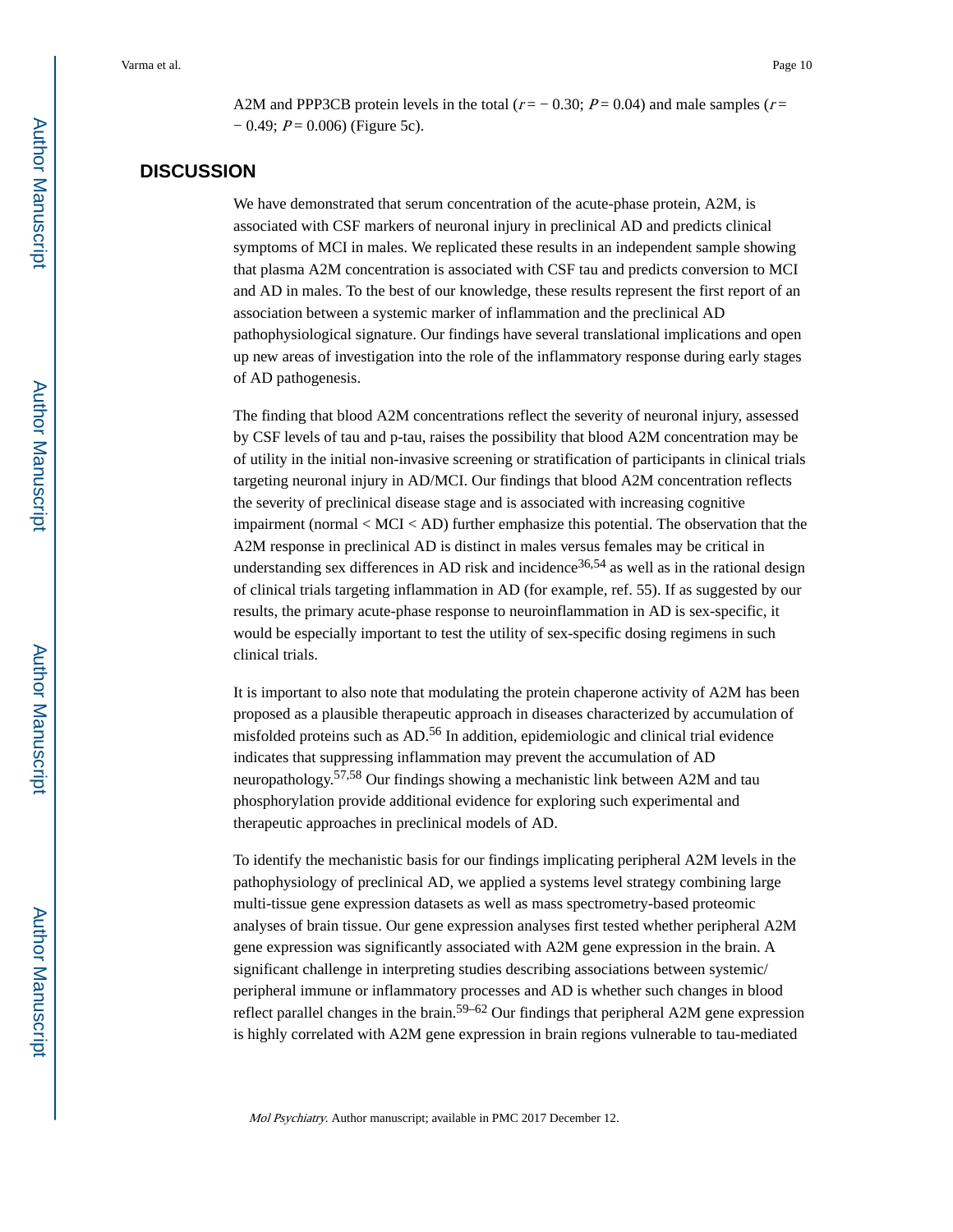neurodegeneration, is critical to our interpretation of associations between serum A2M and preclinical AD pathogenesis.

We then showed that within the brain, the A2M gene is part of a co-expression network that includes calcineurin, a well-established tau phosphatase enzyme, as well as its regulator gene, RCAN1. The observation that A2M gene expression may be influenced by both calcineurin and RCAN1 is significant considering previous studies implicating calcineurin and RCAN1 in AD pathogenesis. These include the finding that a single nucleotide polymorphism in the regulatory subunit of calcineurin is associated with elevated CSF p-tau and faster disease progression in AD.49,63,64 Moreover, protein levels of calcineurin are lower in AD brains and are inversely correlated to both clinical and pathological measures in AD.49 Similarly, dysregulation of RCAN1 has been implicated in AD pathogenesis and aberrant RCAN1 expression has been shown to promote tau phosphorylation and neuronal apoptosis leading to neuronal loss and formation of neurofibrillary tangles.48 Together, these results uncover a brain network of tau-phosphorylation sensitive genes (that is, RCAN1, and the calcineurin subunits-PPP3CA, PPP3CB, PPP3CC) associated with A2M. We propose that A2M may be upregulated in the preclinical AD brain and blood in response to tau phosphorylation, a key trigger of neurodegeneration within the hippocampus and entorhinal cortex, and a crucial molecular event thought to mediate the onset of cognitive impairment in AD.<sup>65</sup>

To extend and validate our gene expression results, we next explored associations between A2M and components of the RCAN1/calcineurin network at the protein level in the brain. Using unbiased label-free quantification by mass spectrometry, we were able to detect A2M and PPP3CB, a catalytic subunit of calcineurin, at the protein level in the middle frontal gyrus in AD and control samples from the BLSA. Our findings confirmed our gene expression results and showed that brain protein levels of A2M are also negatively correlated with those of calcineurin. Although the primary goal in our gene expression and proteomic analyses was to elucidate plausible mechanisms underlying the associations between A2M and tau/p-tau, there are likely to be other biological pathways intrinsic to AD pathogenesis that may also be associated with A2M. It is relevant to note here that one of the novel A2M network genes discovered in our primary analyses is SLIT2 (Figure 5a; Supplementary Figure 4), which has recently been implicated in the regulation of blood brain barrier permeability and associated with AD-like abnormalities in a transgenic mouse model.<sup>52,53</sup> Abnormalities in brain–blood barrier integrity are in turn, closely linked to vascular dysfunction in AD. $66-68$  Our findings thus provide a rationale for further mechanistic studies linking peripheral inflammatory responses with brain–blood barrier abnormalities and vascular dysfunction in AD. Another promising area of further investigation would be to study associations between A2M and emerging novel CSF markers of neurodegeneration such as NFL and Ng.<sup>43,69</sup> Exploratory analyses included in Supplementary Figure 3 provide additional evidence implicating A2M in the inflammatory response to neuronal injury.

Our study raises several questions that merit further investigation. Although A2M is a wellestablished extracellular chaperone capable of clearing misfolded, aggregated proteins including Aβ, recent evidence suggests that it may also function as an intracellular chaperone.<sup>70</sup> This finding, in combination with our results suggesting that A2M may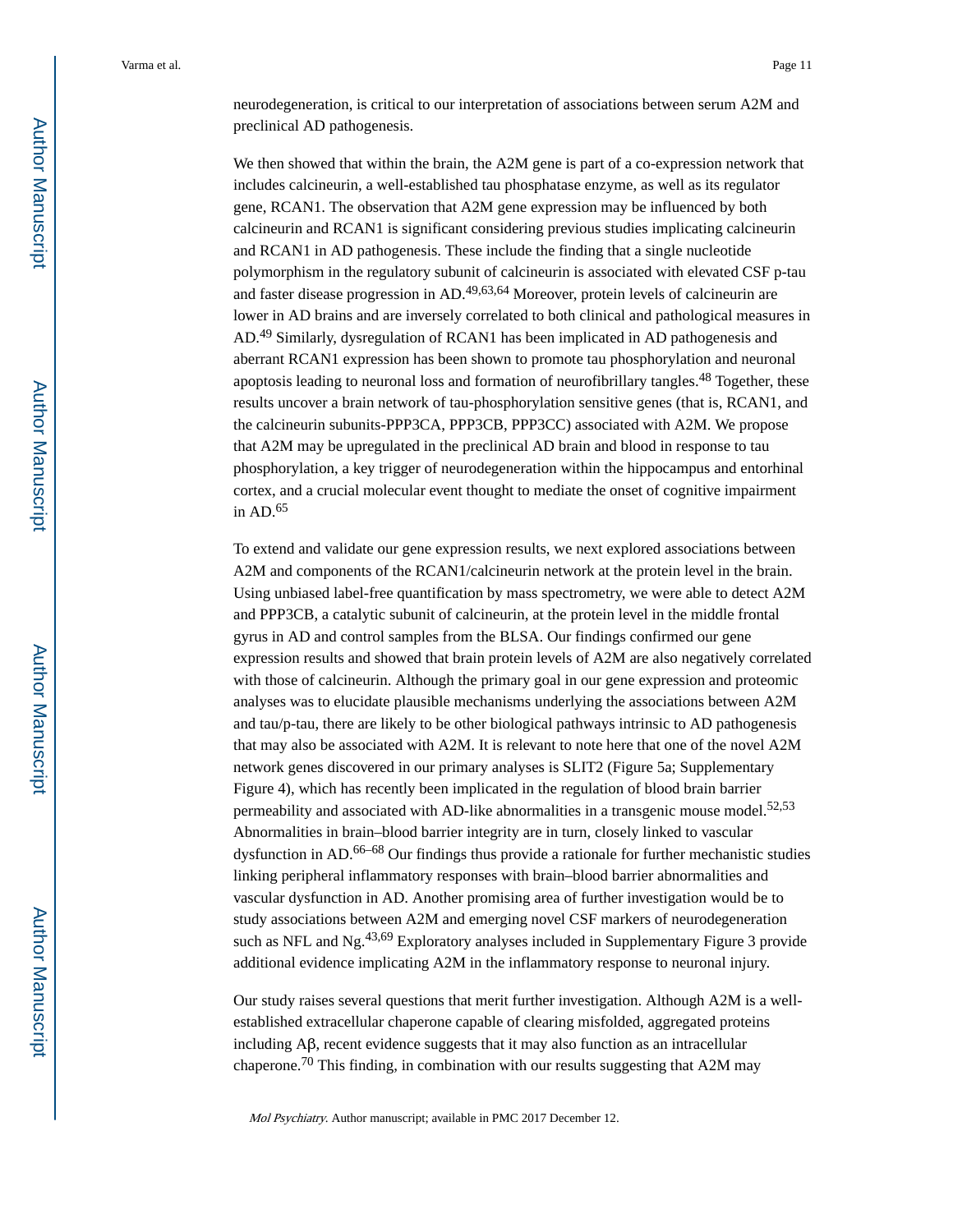respond to tau phsphorylation states, opens up a novel line of investigation to further study A2M-tau interactions *in vivo*. Our results additionally suggest the importance of better understanding mechanisms underlying the sex-specific A2M response in preclinical AD. Although these studies are beyond the scope of our current analyses, it is striking that consistent with our CSF results, the protein-level associations between A2M and calcineurin in the brain appear to be driven primarily by males. Moreover, these results are consistent with previous animal studies that show a sex-specific A2M response to a systemic inflammatory challenge, wherein the acute-phase response is delayed or blunted in female rats compared with males.<sup>71–73</sup> Together with previous animal and human studies that indicate a greater vulnerability in females to neurofibrillary degeneration,  $74-76$  our current results further underscore the importance of studying mechanisms related to sex-specific inflammatory responses in AD pathogenesis.

The strengths of our study include the use of the well-characterized BIOCARD cohort; a study sample with longitudinal clinical and cognitive assessments that was cognitively normal at baseline and enriched for a family history of dementia. To confirm that our observations in the BIOCARD study were not specific to this highly selected sample, we performed an independent replication study in a larger sample consisting of older individuals, that is, the ADNI study. Such independent replication analyses are especially important in the context of blood biomarker studies in AD where several promising results in small studies are not replicated in subsequent analyses.<sup>77,78</sup> A second strength of our study is the use of a systems levels approach combining multi-tissue gene expression data with mass spectrometry-based proteomic analyses to propose a mechanistic explanation of our findings relating A2M in the pathogenesis of AD.

Our study has limitations. Both the BIOCARD and ADNI cohorts consist primarily of Caucasian participants and therefore the generalizability of our results in more diverse samples merits further consideration.

In conclusion, we have demonstrated that serum A2M concentration is associated with preclinical AD, reflects early neuronal injury in the disease course and may be responsive to tau phosphorylation in the brain through the RCAN1-calcineurin pathway.

## **Supplementary Material**

Refer to Web version on PubMed Central for supplementary material.

## **Acknowledgments**

The Genotype-Tissue Expression (GTEx) Project was supported by the Common Fund of the Office of the Director of the National Institutes of Health. Additional funds were provided by the NCI, NHGRI, NHLBI, NIDA, NIMH and NINDS. Donors were enrolled at Biospecimen Source Sites funded by NCI/SAIC-Frederick (SAIC-F) subcontracts to the National Disease Research Interchange (10XS170), Roswell Park Cancer Institute (10XS171) and Science Care (X10S172). The Laboratory, Data Analysis, and Coordinating Center (LDACC) was funded through a contract (HHSN268201000029C) to The Broad Institute Biorepository operations were funded through an SAIC-F subcontract to Van Andel Institute (10ST1035). Additional data repository and project management were provided by SAIC-F (HHSN261200800001E). The Brain Bank was supported by a supplements to University of Miami Grants DA006227 and DA033684 and to contract N01MH000028. Statistical Methods development grants were made to the University of Geneva (MH090941 and MH101814), the University of Chicago (MH090951, MH090937, MH101820, MH101825), the University of North Carolina— Chapel Hill (MH090936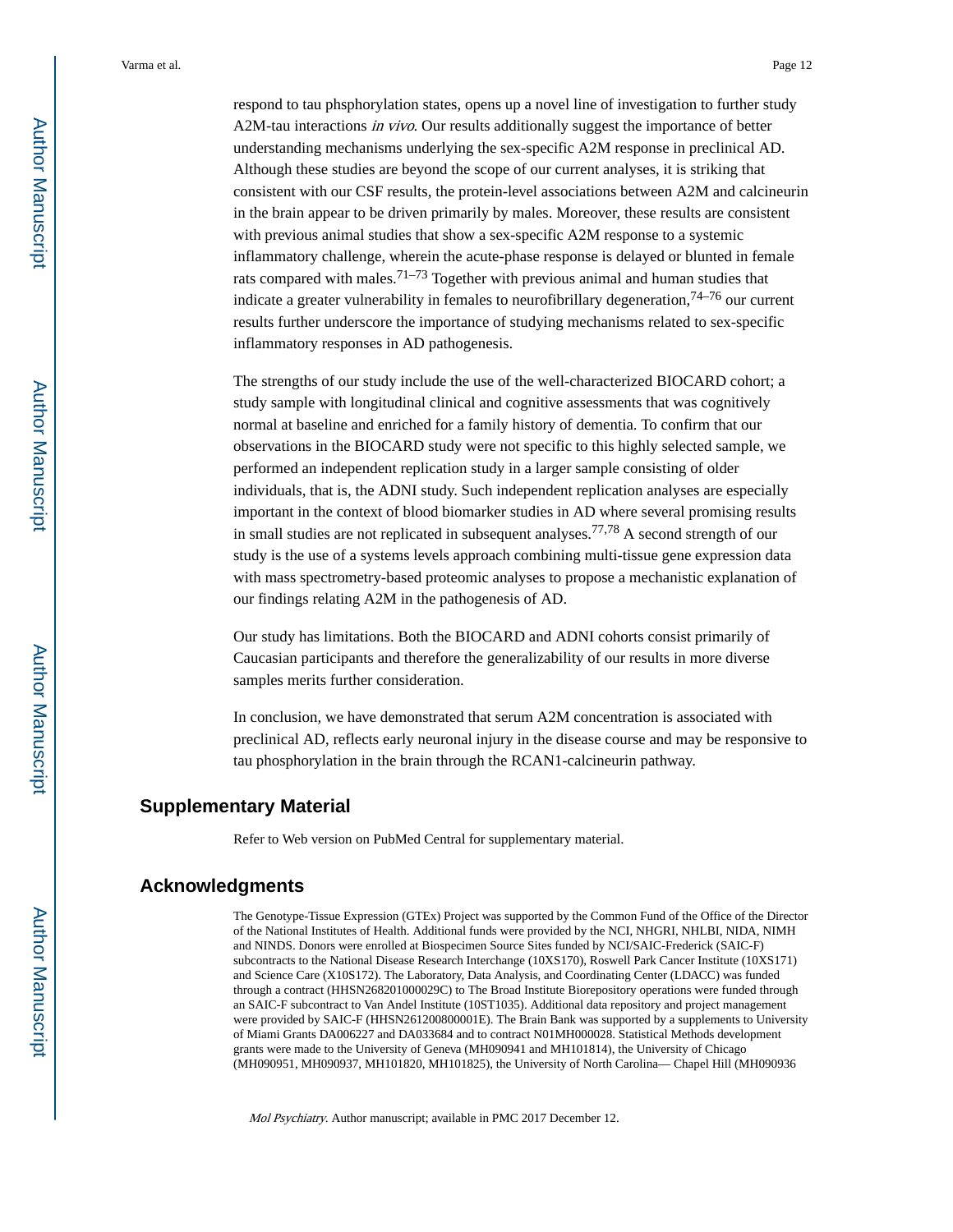and MH101819), Harvard University (MH090948), Stanford University (MH101782), Washington University St Louis (MH101810) and the University of Pennsylvania (MH101822). The data used for the analyses described in this manuscript were obtained from the GTEx Portal on 01/18/2016. Data collection and sharing for this project was funded by the Alzheimer's Disease Neuroimaging Initiative (ADNI) (National Institutes of Health Grant U01 AG024904) and DOD ADNI (Department of Defense award number W81XWH-12-2-0012). ADNI is funded by the National Institute on Aging, the National Institute of Biomedical Imaging and Bioengineering and through generous contributions from the following: AbbVie, Alzheimer's Association; Alzheimer's Drug Discovery Foundation; Araclon Biotech; BioClinica; Biogen; Bristol-Myers Squibb Company; CereSpir; Cogstate; Eisai; Elan Pharmaceuticals; Eli Lilly and Company; EuroImmun; F. Hoffmann-La Roche and its affiliated company Genentech; Fujirebio; GE Healthcare; IXICO; Janssen Alzheimer Immunotherapy Research & Development; Johnson & Johnson Pharmaceutical Research & Development; Lumosity; Lundbeck; Merck; Meso Scale Diagnostics; NeuroRx Research; Neurotrack Technologies; Novartis Pharmaceuticals Corporation; Pfizer; Piramal Imaging; Servier; Takeda Pharmaceutical Company; and Transition Therapeutics. The Canadian Institutes of Health Research is providing funds to support ADNI clinical sites in Canada. Private sector contributions are facilitated by the Foundation for the National Institutes of Health (www.fnih.org). The grantee organization is the Northern California Institute for Research and Education, and the study is coordinated by the Alzheimer's Therapeutic Research Institute at the University of Southern California. ADNI data are disseminated by the Laboratory for Neuro Imaging at the University of Southern California. We are grateful to participants in the Baltimore Longitudinal Study of Aging for their invaluable contribution. This research was supported in part by the Intramural Research Program of the NIH, National Institute on Aging.

#### **References**

- 1. Reiman EM, Langbaum JB, Tariot PN, Lopera F, Bateman RJ, Morris JC, et al. CAP—advancing the evaluation of preclinical Alzheimer disease treatments. Nat Rev. 2016; 12:56–61.
- 2. Sperling RA, Amariglio RE, Marshall GA, Rentz DM. Establishing clinical relevance in preclinical alzheimer's disease. J Prev Alzheimers Dis. 2015; 2:85–87. [PubMed: 26247003]
- 3. Sperling RA, Aisen PS, Beckett LA, Bennett DA, Craft S, Fagan AM, et al. Toward defining the preclinical stages of Alzheimer's disease: recommendations from the National Institute on Aging-Alzheimer's Association workgroups on diagnostic guidelines for Alzheimer's disease. Alzheimers Dement. 2011; 7:280–292. [PubMed: 21514248]
- 4. Dubois B, Feldman HH, Jacova C, Hampel H, Molinuevo JL, Blennow K, et al. Advancing research diagnostic criteria for Alzheimer's disease: the IWG-2 criteria. Lancet Neurol. 2014; 13:614–629. [PubMed: 24849862]
- 5. Eikelenboom P, Veerhuis R, van Exel E, Hoozemans JJ, Rozemuller AJ, van Gool WA. The early involvement of the innate immunity in the pathogenesis of late-onset Alzheimer's disease: neuropathological, epidemiological and genetic evidence. Curr Alzheimer Res. 2011; 8:142–150. [PubMed: 21345167]
- 6. Heneka MT, Carson MJ, El Khoury J, Landreth GE, Brosseron F, Feinstein DL, et al. Neuroinflammation in Alzheimer's disease. Lancet Neurol. 2015; 14:388–405. [PubMed: 25792098]
- 7. McCaulley ME, Grush KA. Alzheimer's disease: exploring the role of inflammation and implications for treatment. Int J Alzheimers Dis. 2015; 2015:515248. [PubMed: 26664821]
- 8. Scharf S, Mander A, Ugoni A, Vajda F, Christophidis N. A double-blind, placebo-controlled trial of diclofenac/misoprostol in Alzheimer's disease. Neurology. 1999; 53:197–201. [PubMed: 10408559]
- 9. Aisen PS, Schafer KA, Grundman M, Pfeiffer E, Sano M, Davis KL, et al. Effects of rofecoxib or naproxen vs placebo on Alzheimer disease progression: a randomized controlled trial. JAMA. 2003; 289:2819–2826. [PubMed: 12783912]
- 10. Reines SA, Block GA, Morris JC, Liu G, Nessly ML, Lines CR, et al. Rofecoxib: no effect on Alzheimer's disease in a 1-year, randomized, blinded, controlled study. Neurology. 2004; 62:66– 71. [PubMed: 14718699]
- 11. Breitner JC, Baker LD, Montine TJ, Meinert CL, Lyketsos CG, Ashe KH, et al. Extended results of the Alzheimer's disease anti-inflammatory prevention trial. Alzheimers Dement. 2011; 7:402–411. [PubMed: 21784351]
- 12. Armstrong PB, Quigley JP. Alpha2-macroglobulin: an evolutionarily conserved arm of the innate immune system. Dev Comp Immunol. 1999; 23:375–390. [PubMed: 10426429]
- 13. Rehman AA, Ahsan H, Khan FH. alpha-2-Macroglobulin: a physiological guardian. J Cell Physiol. 2013; 228:1665–1675. [PubMed: 23086799]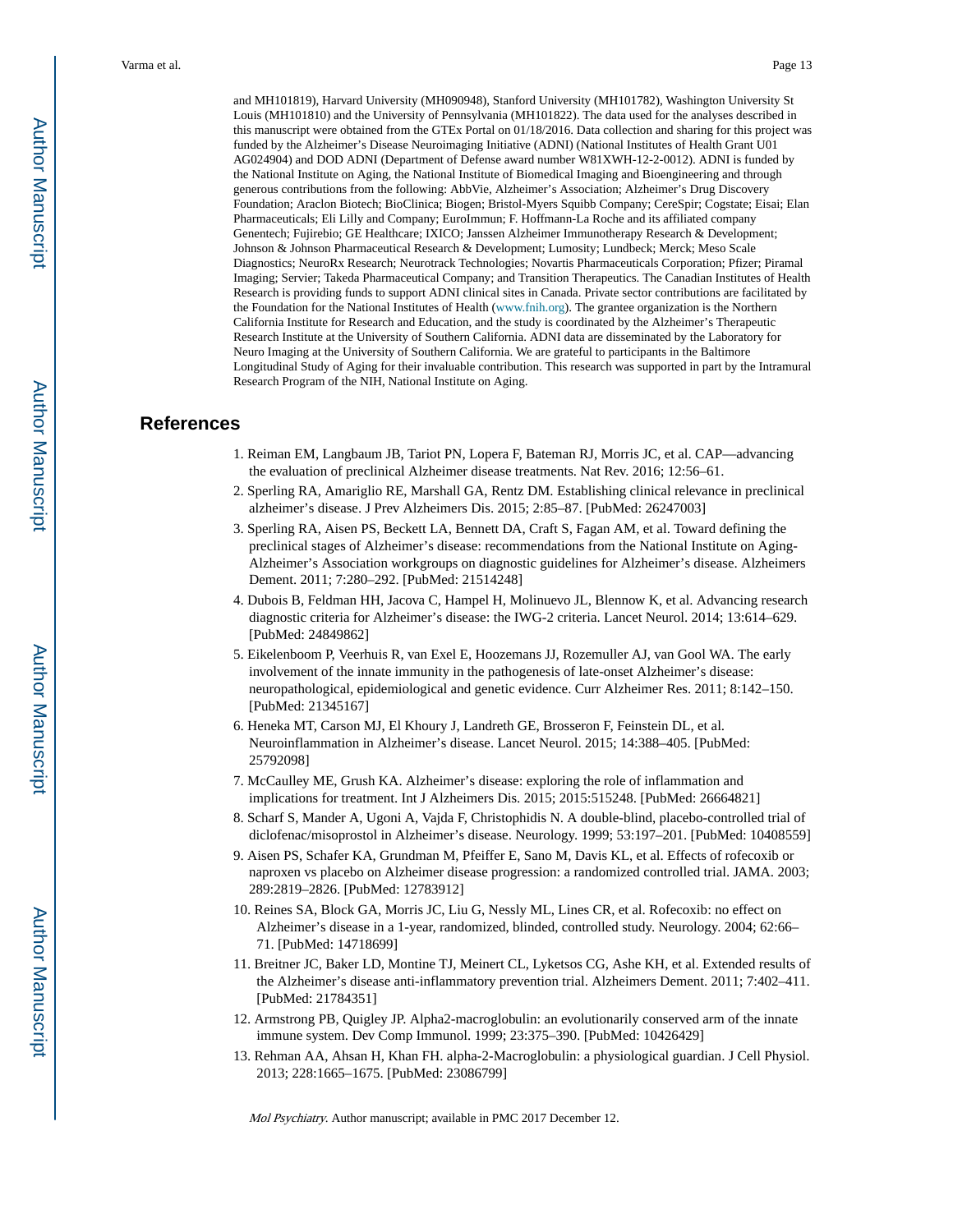- 14. French K, Yerbury JJ, Wilson MR. Protease activation of alpha2-macroglobulin modulates a chaperone-like action with broad specificity. Biochemistry. 2008; 47:1176–1185. [PubMed: 18171086]
- 15. Bauer J, Strauss S, Schreiter-Gasser U, Ganter U, Schlegel P, Witt I, et al. Interleukin-6 and alpha-2-macroglobulin indicate an acute-phase state in Alzheimer's disease cortices. FEBS Lett. 1991; 285:111–114. [PubMed: 1712317]
- 16. Van Gool D, De Strooper B, Van Leuven F, Triau E, Dom R. Alpha 2-macroglobulin expression in neuritic-type plaques in patients with Alzheimer's disease. Neurobiol Aging. 1993; 14:233–237. [PubMed: 7686641]
- 17. Thal DR, Schober R, Birkenmeier G. The subunits of alpha2-macroglobulin receptor/low density lipoprotein receptor-related protein, native and transformed alpha2-macroglobulin and interleukin 6 in Alzheimer's disease. Brain Res. 1997; 777:223–227. [PubMed: 9449432]
- 18. Thambisetty M, Simmons A, Hye A, Campbell J, Westman E, Zhang Y, et al. Plasma biomarkers of brain atrophy in Alzheimer's disease. PloS One. 2011; 6:e28527. [PubMed: 22205954]
- 19. Hye A, Lynham S, Thambisetty M, Causevic M, Campbell J, Byers HL, et al. Proteome-based plasma biomarkers for Alzheimer's disease. Brain. 2006; 129:3042–3050. [PubMed: 17071923]
- 20. Thambisetty M, Hye A, Foy C, Daly E, Glover A, Cooper A, et al. Proteome-based identification of plasma proteins associated with hippocampal metabolism in early Alzheimer's disease. J Neurol. 2008; 255:1712–1720. [PubMed: 19156487]
- 21. Yang H, Lyutvinskiy Y, Herukka SK, Soininen H, Rutishauser D, Zubarev RA. Prognostic polypeptide blood plasma biomarkers of Alzheimer's disease progression. J Alzheimers Dis. 2014; 40:659–666. [PubMed: 24503613]
- 22. Kovacs DM. alpha2-macroglobulin in late-onset Alzheimer's disease. Exp Gerontol. 2000; 35:473– 479. [PubMed: 10959035]
- 23. Chen H, Li Z, Liu N, Zhang W, Zhu G. Influence of alpha-2-macroglobulin 5 bp I/D and Ile1000Val polymorphisms on the susceptibility of Alzheimer's disease: a systematic review and meta-analysis of 52 studies. Cell Biochem Biophys. 2014; 70:511–519. [PubMed: 24756728]
- 24. Albert M, Soldan A, Gottesman R, McKhann G, Sacktor N, Farrington L, et al. Cognitive changes preceding clinical symptom onset of mild cognitive impairment and relationship to ApoE genotype. Curr Alzheimer Res. 2014; 11:773–784. [PubMed: 25212916]
- 25. McKhann G, Drachman D, Folstein M, Katzman R, Price D, Stadlan EM. Clinical diagnosis of Alzheimer's disease: report of the NINCDS-ADRDA Work Group under the auspices of Department of Health and Human Services Task Force on Alzheimer's Disease. Neurology. 1984; 34:939–944. [PubMed: 6610841]
- 26. Knopman DS, DeKosky ST, Cummings JL, Chui H, Corey-Bloom J, Relkin N, et al. Practice parameter: diagnosis of dementia (an evidence-based review). Report of the Quality Standards Subcommittee of the American Academy of Neurology. Neurology. 2001; 56:1143–1153. [PubMed: 11342678]
- 27. Petersen RC. Mild cognitive impairment as a diagnostic entity. J Intern Med. 2004; 256:183–194. [PubMed: 15324362]
- 28. Moghekar A, Li S, Lu Y, Li M, Wang MC, Albert M, et al. CSF biomarker changes precede symptom onset of mild cognitive impairment. Neurology. 2013; 81:1753–1758. [PubMed: 24132375]
- 29. Pettigrew C, Soldan A, Moghekar A, Wang MC, Gross AL, O'Brien R, et al. Relationship between cerebrospinal fluid biomarkers of Alzheimer's disease and cognition in cognitively normal older adults. Neuropsychologia. 2015; 78:63–72. [PubMed: 26394023]
- 30. Consortium GT. Human genomics. The Genotype-Tissue Expression (GTEx) pilot analysis: multitissue gene regulation in humans. Science. 2015; 348:648–660. [PubMed: 25954001]
- 31. Consortium GT. The Genotype-Tissue Expression (GTEx) project. Nat Genet. 2013; 45:580–585. [PubMed: 23715323]
- 32. Barrett T, Suzek TO, Troup DB, Wilhite SE, Ngau WC, Ledoux P, et al. NCBI GEO: mining millions of expression profiles—database and tools. Nucleic Acids Res. 2005:D562–D566. [PubMed: 15608262]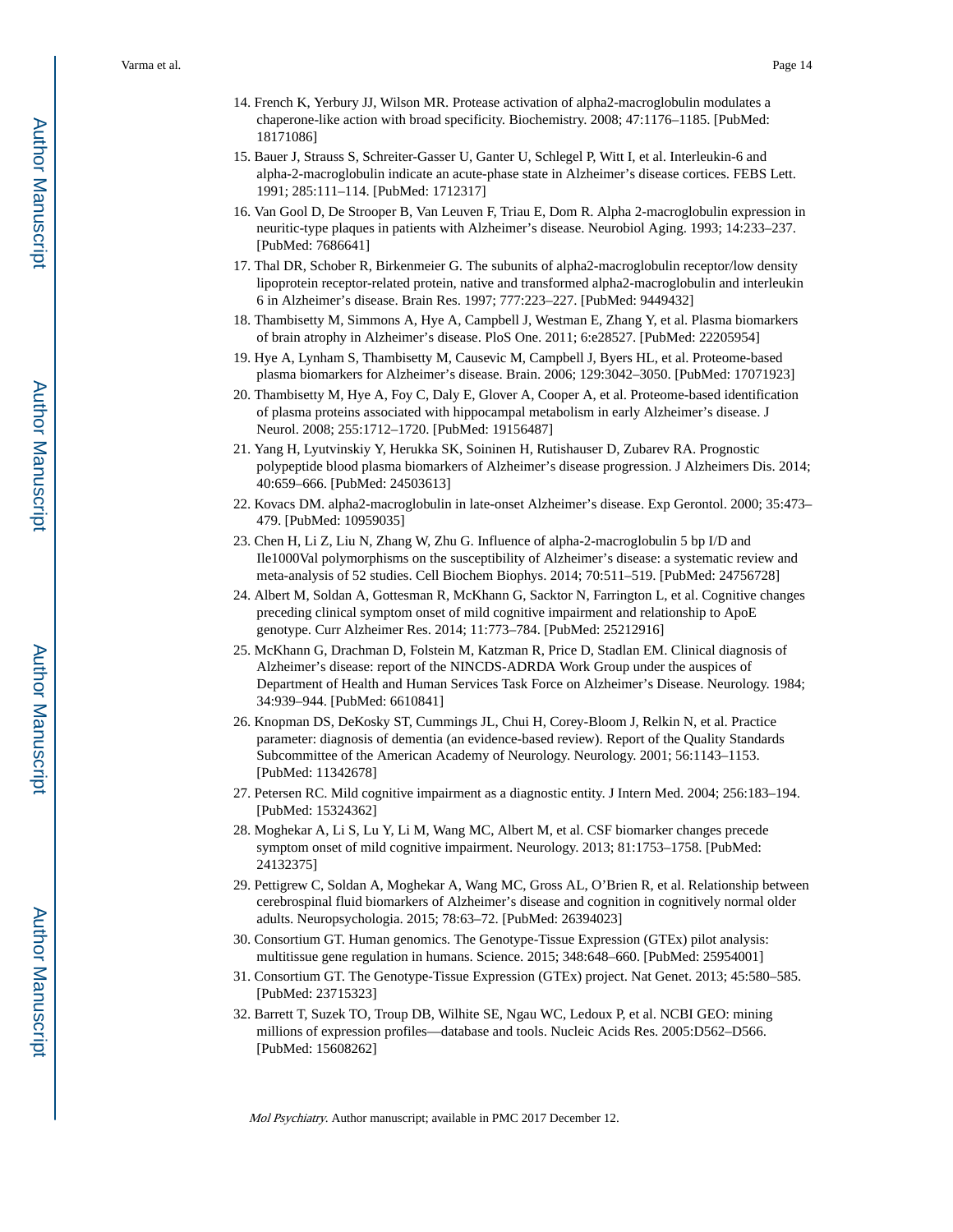- 33. Ferrucci L. The Baltimore Longitudinal Study of Aging (BLSA): a 50-year-long journey and plans for the future. J Gerontol. 2008; 63:1416–1419.
- 34. Shock, NW., Gruelich, R., Andres, R., Arenberg, D., Costa, PT., Lakatta, EG., et al. Normal Human Aging: The Baltimore Longitudinal Study of Aging. U.S. Government Printing Office; Washington, DC, USA: 1984.
- 35. Iacono D, Resnick SM, O'Brien R, Zonderman AB, An Y, Pletnikova O, et al. Mild cognitive impairment and asymptomatic Alzheimer disease subjects: equivalent beta-amyloid and tau loads with divergent cognitive outcomes. J Neuropathol Exp Neurol. 2014; 73:295–304. [PubMed: 24607960]
- 36. Mielke MM, Vemuri P, Rocca WA. Clinical epidemiology of Alzheimer's disease: assessing sex and gender differences. Clin Epidemiol. 2014; 6:37–48. [PubMed: 24470773]
- 37. Barnes LL, Wilson RS, Bienias JL, Schneider JA, Evans DA, Bennett DA. Sex differences in the clinical manifestations of Alzheimer disease pathology. Arch Gen Psychiatry. 2005; 62:685–691. [PubMed: 15939846]
- 38. Oertelt-Prigione S. The influence of sex and gender on the immune response. Autoimmun Rev. 2012; 11:A479–A485. [PubMed: 22155201]
- 39. Ansar Ahmed S, Penhale WJ, Talal N. Sex hormones, immune responses, and autoimmune diseases. Mechanisms of sex hormone action. Am J Pathol. 1985; 121:531–551. [PubMed: 3907369]
- 40. Alcolea D, Martinez-Lage P, Sanchez-Juan P, Olazaran J, Antunez C, Izagirre A, et al. Amyloid precursor protein metabolism and inflammation markers in preclinical Alzheimer disease. Neurology. 2015; 85:626–633. [PubMed: 26180139]
- 41. Jack CR Jr, Knopman DS, Weigand SD, Wiste HJ, Vemuri P, Lowe V, et al. An operational approach to National Institute on Aging-Alzheimer's Association criteria for preclinical Alzheimer disease. Ann Neurol. 2012; 71:765–775. [PubMed: 22488240]
- 42. Soldan A, Pettigrew C, Lu Y, Wang MC, Selnes O, Albert M, et al. Relationship of medial temporal lobe atrophy, APOE genotype, and cognitive reserve in preclinical Alzheimer's disease. Hum Brain Mapp. 2015; 36:2826–2841. [PubMed: 25879865]
- 43. Mattsson N, Insel PS, Palmqvist S, Portelius E, Zetterberg H, Weiner M, et al. Cerebrospinal fluid tau, neurogranin, and neurofilament light in Alzheimer's disease. EMBO Mol Med. 2016; 8:1184– 1196. [PubMed: 27534871]
- 44. Gisslen M, Price RW, Andreasson U, Norgren N, Nilsson S, Hagberg L, et al. Plasma concentration of the neurofilament light protein (NFL) is a biomarker of CNS injury in HIV infection: a crosssectional study. EBioMedicine. 2016; 3:135–140. [PubMed: 26870824]
- 45. Varma S. Network model of normal gene expression predicts gene perturbation fold changes. RECOMB/ISCB Conference on Regulatory and Systems Genomics with DREAM Challenges. 2015
- 46. Khan UA, Liu L, Provenzano FA, Berman DE, Profaci CP, Sloan R, et al. Molecular drivers and cortical spread of lateral entorhinal cortex dysfunction in preclinical Alzheimer's disease. Nat Neurosci. 2014; 17:304–311. [PubMed: 24362760]
- 47. West MJ, Kawas CH, Stewart WF, Rudow GL, Troncoso JC. Hippocampal neurons in pre-clinical Alzheimer's disease. Neurobiol Aging. 2004; 25:1205–1212. [PubMed: 15312966]
- 48. Devanand DP, Pradhaban G, Liu X, Khandji A, De Santi S, Segal S, et al. Hippocampal and entorhinal atrophy in mild cognitive impairment: prediction of Alzheimer disease. Neurology. 2007; 68:828–836. [PubMed: 17353470]
- 49. Karch CM, Jeng AT, Goate AM. Calcium phosphatase calcineurin influences tau metabolism. Neurobiol Aging. 2013; 34:374–386. [PubMed: 22676853]
- 50. Wu Y, Ly PT, Song W. Aberrant expression of RCAN1 in Alzheimer's pathogenesis: a new molecular mechanism and a novel drug target. Mol Neurobiol. 2014; 50:1085–1097. [PubMed: 24752590]
- 51. Lloret A, Badia MC, Giraldo E, Ermak G, Alonso MD, Pallardo FV, et al. Amyloid-beta toxicity and tau hyperphosphorylation are linked via RCAN1 in Alzheimer's disease. J Alzheimer's Dis. 2011; 27:701–709. [PubMed: 21876249]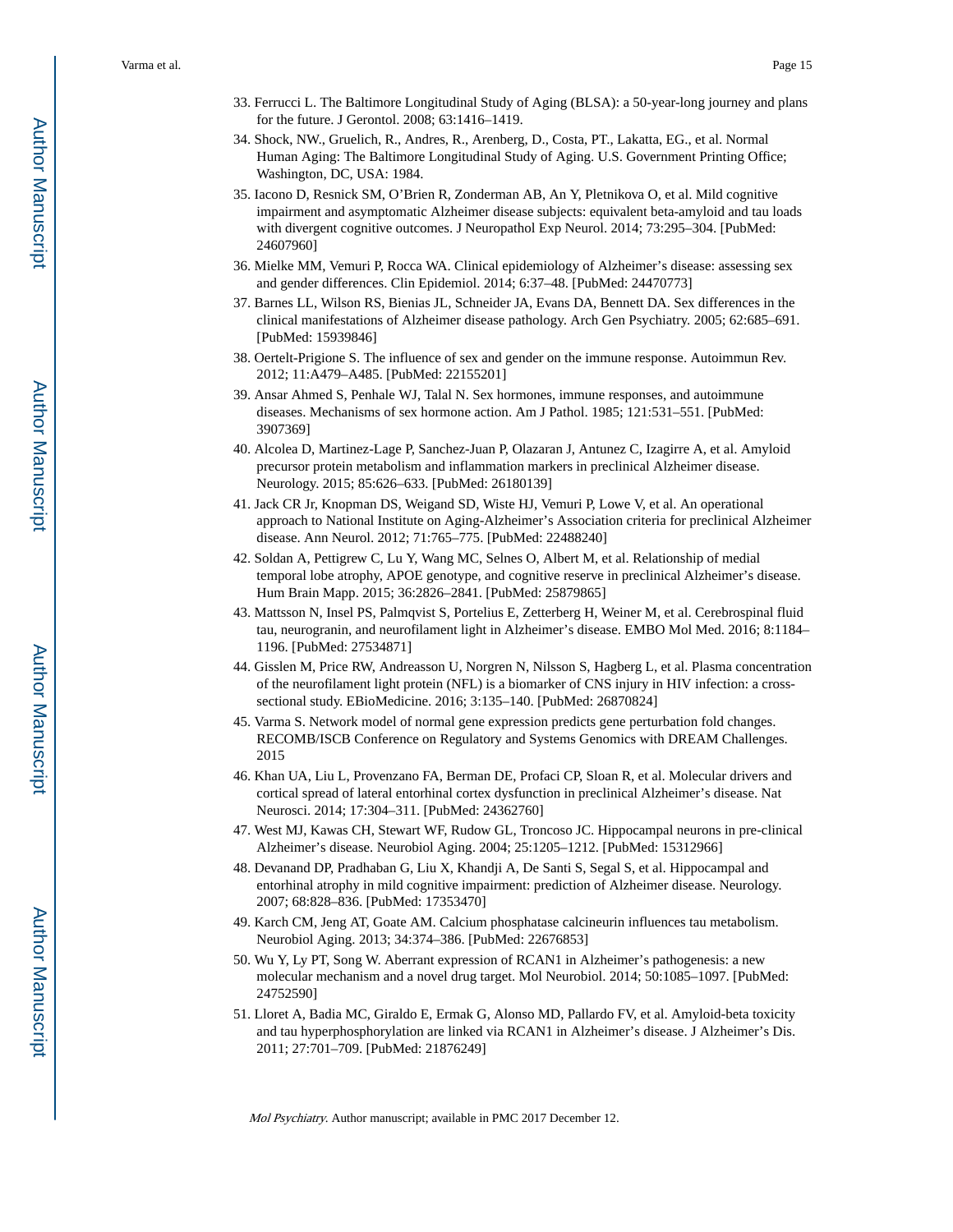- 52. Han HX, Geng JG. Over-expression of Slit2 induces vessel formation and changes blood vessel permeability in mouse brain. Acta Pharmacol Sin. 2011; 32:1327–1336. [PubMed: 21986575]
- 53. Li JC, Han L, Wen YX, Yang YX, Li S, Li XS, et al. Increased permeability of the bloodbrain barrier and Alzheimer's disease-like alterations in slit-2 transgenic mice. J Alzheimers Dis. 2015; 43:535–548. [PubMed: 25114073]
- 54. Carter CL, Resnick EM, Mallampalli M, Kalbarczyk A. Sex and gender differences in Alzheimer's disease: recommendations for future research. J Womens Health. 2012; 21:1018–1023.
- 55. Pasqualetti P, Bonomini C, Dal Forno G, Paulon L, Sinforiani E, Marra C, et al. A randomized controlled study on effects of ibuprofen on cognitive progression of Alzheimer's disease. Aging Clin Exp Res. 2009; 21:102–110. [PubMed: 19448381]
- 56. Wyatt AR, Kumita JR, Mifsud RW, Gooden CA, Wilson MR, Dobson CM. Hypochlorite-induced structural modifications enhance the chaperone activity of human alpha2-macroglobulin. Proc Natl Acad Sci USA. 2014; 111:E2081–E2090. [PubMed: 24799681]
- 57. Jaturapatporn D, Isaac MG, McCleery J, Tabet N. Aspirin, steroidal and nonsteroidal antiinflammatory drugs for the treatment of Alzheimer's disease. Cochrane Database Syst Rev. 2012; 2:CD006378.
- 58. Wang J, Tan L, Wang HF, Tan CC, Meng XF, Wang C, et al. Anti-inflammatory drugs and risk of Alzheimer's disease: an updated systematic review and meta-analysis. J Alzheimers Dis. 2015; 44:385–396. [PubMed: 25227314]
- 59. Czirr E, Wyss-Coray T. The immunology of neurodegeneration. J Clin Invest. 2012; 122:1156– 1163. [PubMed: 22466657]
- 60. Villeda SA, Wyss-Coray T. The circulatory systemic environment as a modulator of neurogenesis and brain aging. Autoimmun Rev. 2013; 12:674–677. [PubMed: 23201925]
- 61. Villeda SA, Luo J, Mosher KI, Zou B, Britschgi M, Bieri G, et al. The ageing systemic milieu negatively regulates neurogenesis and cognitive function. Nature. 2011; 477:90–94. [PubMed: 21886162]
- 62. Thambisetty M, Ferrucci L. Soluble interleukin-6 receptor levels and risk of dementia: one more signpost on a long road ahead. J Am Geriatr Soc. 2014; 62:772–774. [PubMed: 24731027]
- 63. Cruchaga C, Kauwe JS, Mayo K, Spiegel N, Bertelsen S, Nowotny P, et al. SNPs associated with cerebrospinal fluid phospho-tau levels influence rate of decline in Alzheimer's disease. PLoS Genet. 2010; 6:e1001101. [PubMed: 20862329]
- 64. Peterson D, Munger C, Crowley J, Corcoran C, Cruchaga C, Goate AM, et al. Variants in PPP3R1 and MAPT are associated with more rapid functional decline in Alzheimer's disease: the Cache County Dementia Progression Study. Alzheimers Dement. 2014; 10:366–371. [PubMed: 23727081]
- 65. Jack CR Jr, Knopman DS, Jagust WJ, Petersen RC, Weiner MW, Aisen PS, et al. Tracking pathophysiological processes in Alzheimer's disease: an updated hypothetical model of dynamic biomarkers. Lancet Neurol. 2013; 12:207–216. [PubMed: 23332364]
- 66. Di Marco LY, Venneri A, Farkas E, Evans PC, Marzo A, Frangi AF. Vascular dysfunction in the pathogenesis of Alzheimer's disease—a review of endothelium-mediated mechanisms and ensuing vicious circles. Neurobiol Dis. 2015; 82:593–606. [PubMed: 26311408]
- 67. Iturria-Medina Y, Sotero RC, Toussaint PJ, Mateos-Perez JM, Evans AC, Alzheimer's Disease Neuroimaging Initiative. Early role of vascular dysregulation on late-onset Alzheimer's disease based on multifactorial data-driven analysis. Nat Commun. 2016; 7:11934. [PubMed: 27327500]
- 68. Montagne A, Barnes SR, Sweeney MD, Halliday MR, Sagare AP, Zhao Z, et al. Bloodbrain barrier breakdown in the aging human hippocampus. Neuron. 2015; 85:296–302. [PubMed: 25611508]
- 69. Bacioglu M, Maia LF, Preische O, Schelle J, Apel A, Kaeser SA, et al. Neurofilament light chain in blood and CSF as marker of disease progression in mouse models and in neurodegenerative diseases. Neuron. 2016; 91:494–496. [PubMed: 27477021]
- 70. Zhao KW, Murray EJ, Murray SS. Fibroblastic synoviocytes secrete plasma proteins via alpha2 macroglobulins serving as intracellular and extracellular chaperones. J Cell Biochem. 2015; 116:2563–2576. [PubMed: 25900303]
- 71. Geiger T, Andus T, Klapproth J, Hirano T, Kishimoto T, Heinrich PC. Induction of rat acute-phase proteins by interleukin 6 in vivo. Eur J Immunol. 1988; 18:717–721. [PubMed: 2454191]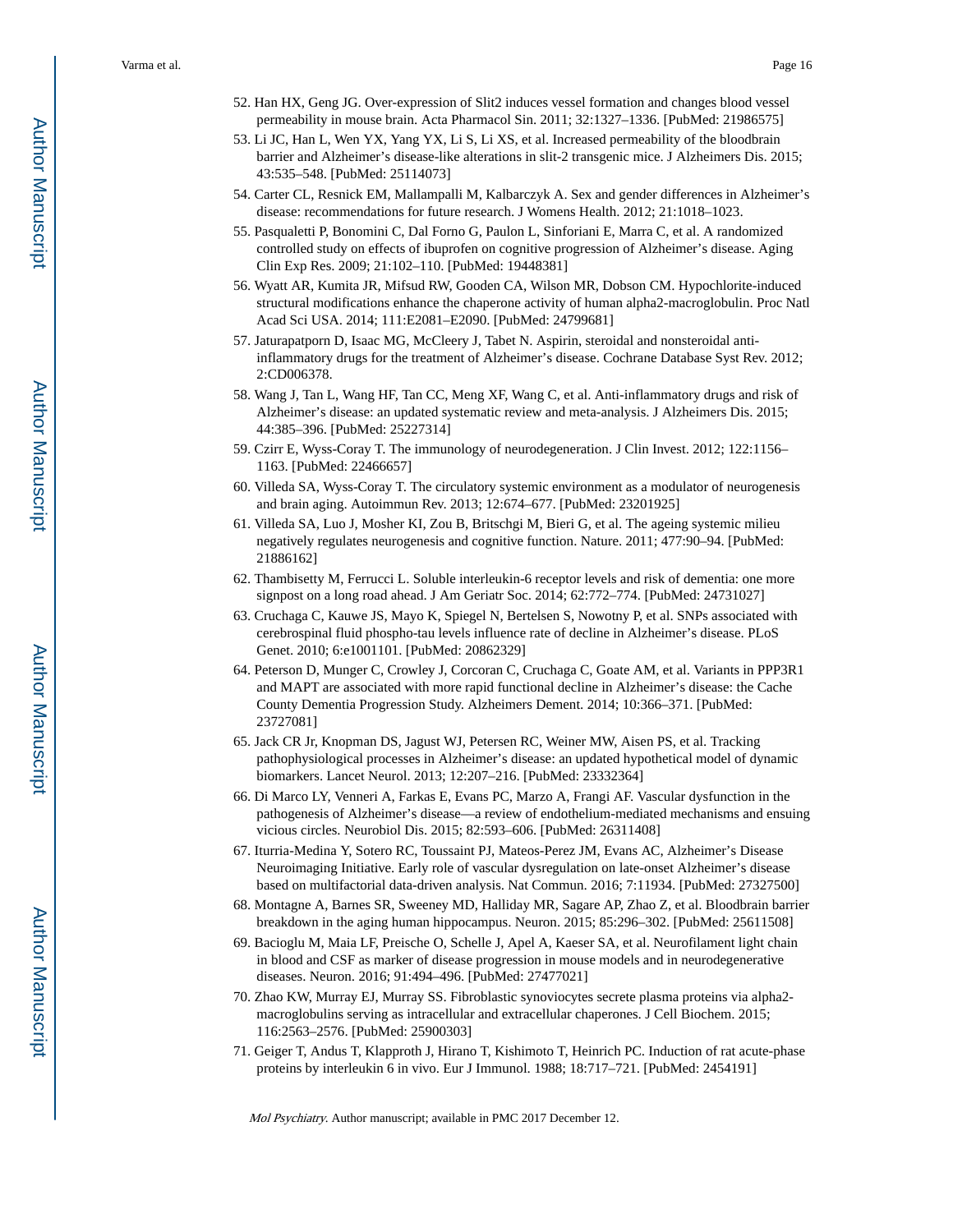- 72. Tunstall AM, Merriman JM, Milne I, James K. Normal and pathological serum levels of alpha2 macroglobulins in men and mice. J Clin Pathol. 1975; 28:133–139. [PubMed: 47865]
- 73. Ganrot PO, Schersten B. Serum a2-macroglobulin concentration and its variation with age and sex. Clin Chem Acta. 1967; 15:113–120.
- 74. Lewis J, Dickson DW, Lin WL, Chisholm L, Corral A, Jones G, et al. Enhanced neurofibrillary degeneration in transgenic mice expressing mutant tau and APP. Science. 2001; 293:1487–1491. [PubMed: 11520987]
- 75. Corder EH, Ghebremedhin E, Taylor MG, Thal DR, Ohm TG, Braak H. The biphasic relationship between regional brain senile plaque and neurofibrillary tangle distributions: modification by age, sex, and APOE polymorphism. Ann NY Acad Sci. 2004; 1019:24–28. [PubMed: 15246987]
- 76. Damoiseaux JS, Seeley WW, Zhou J, Shirer WR, Coppola G, Karydas A, et al. Gender modulates the APOE epsilon4 effect in healthy older adults: convergent evidence from functional brain connectivity and spinal fluid tau levels. J Neurosci. 2012; 32:8254–8262. [PubMed: 22699906]
- 77. Mapstone M, Cheema AK, Fiandaca MS, Zhong X, Mhyre TR, MacArthur LH, et al. Plasma phospholipids identify antecedent memory impairment in older adults. Nat Med. 2014; 20:415– 418. [PubMed: 24608097]
- 78. Casanova R, Varma S, Simpson B, Kim M, An Y, Saldana S, et al. Blood metabolite markers of preclinical Alzheimer's disease in two longitudinally followed cohorts of older individuals. Alzheimers Dement. 2016; 12:815–822. [PubMed: 26806385]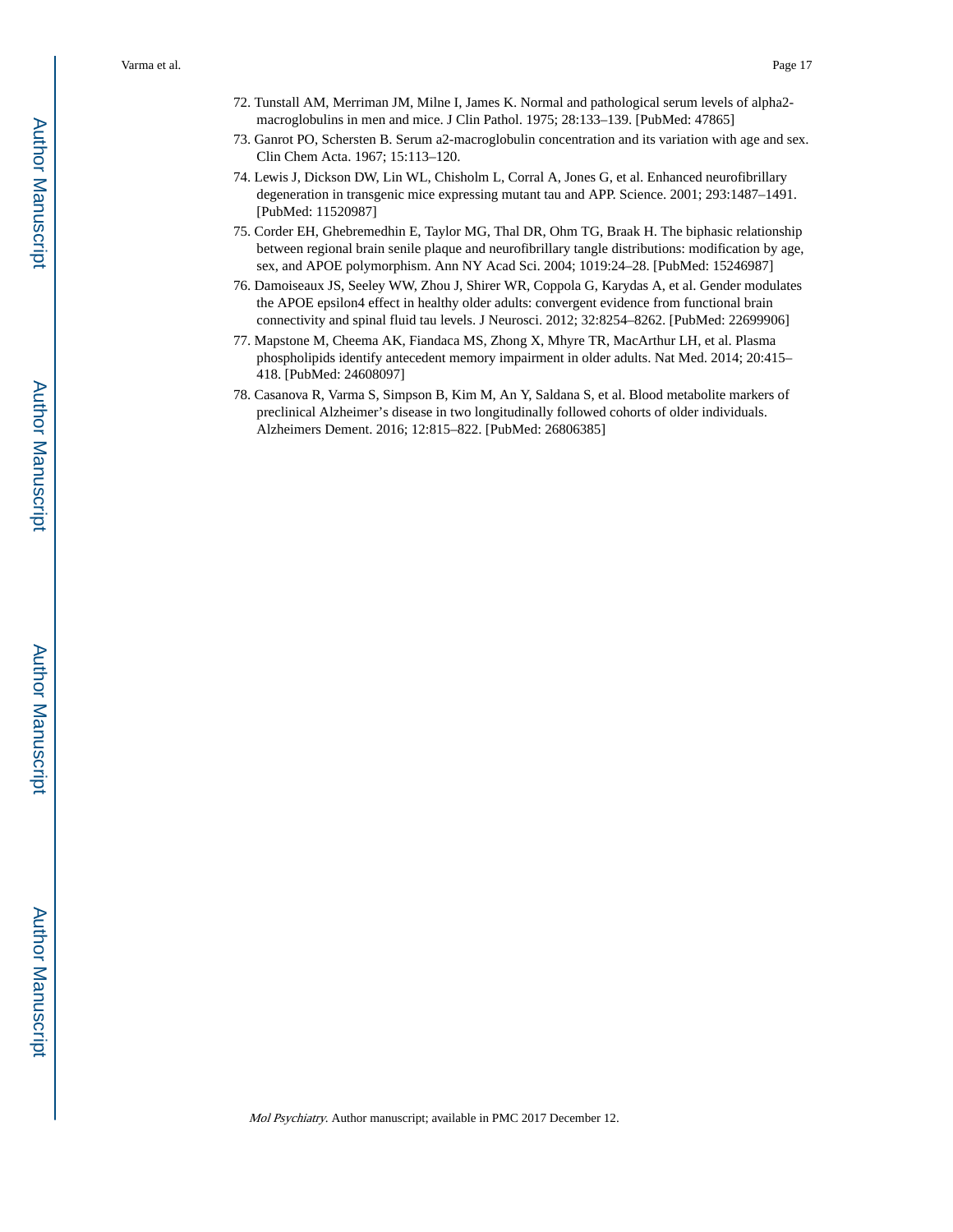

C What are the molecular pathways underlying association between A2M and neuronal injury?



#### **Figure 1.**

Schematic representation of the study design. (**a**) Using the BIOCARD and Alzheimer's Disease Neuroimaging (ADNI) studies we explored associations between alpha-2 macroglobulin (A2M) and cerebrospinal fluid measures of preclinical Alzheimer's disease (AD) pathophysiology and risk of mild cognitive impairment (MCI)/AD. (**b**) Using publicly available gene expression data acquired from the GTEx project, we explored the association between blood and brain A2M gene expression. (**c**) Using publicly available gene expression data acquired from GEO, we explored global gene networks driving A2M gene expression (I) and brain-specific gene expression correlations (II). Protein expression data from autopsy samples in the Baltimore Longitudinal Study of Aging (BLSA) was used to validate gene expression findings (III). CSF, cerebrospinal fluid.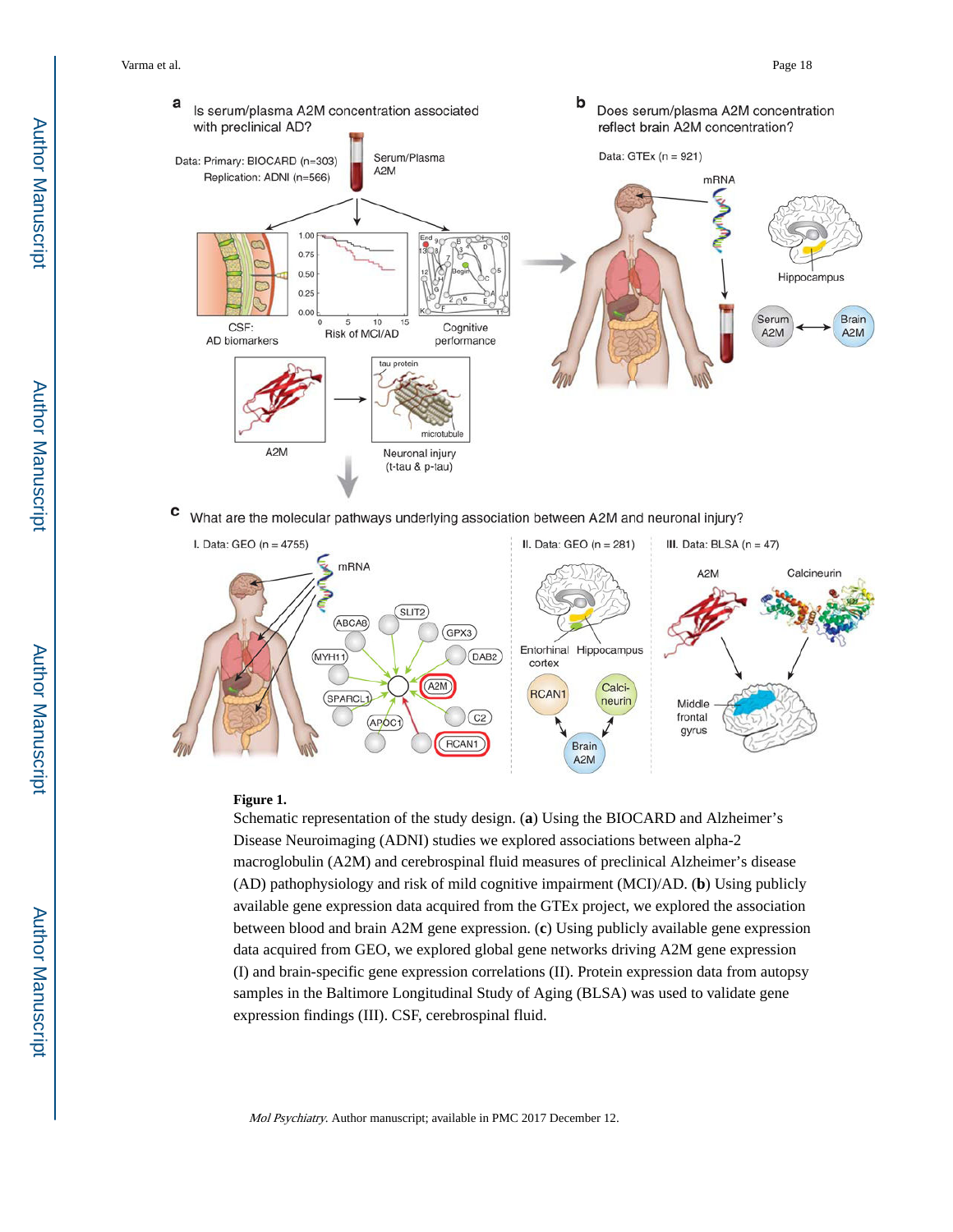#### a **RIOCARD**

|                     |                    | <b>Baseline CSF markers of AD pathology</b>              |                    |
|---------------------|--------------------|----------------------------------------------------------|--------------------|
| Sample              | $AB1-42$           | t-tau                                                    | p-tau              |
| Total               |                    |                                                          |                    |
| <b>Baseline A2M</b> | $-0.002$           | $0.012*$                                                 | 0.005              |
|                     | $[-0.009 - 0.005]$ | $[0.001 - 0.022]$                                        | $[-0.004 - 0.015]$ |
| Male                |                    |                                                          |                    |
| <b>Baseline A2M</b> | $-0.003$           | 0.013                                                    | 0.002              |
|                     | $[-0.015 - 0.009]$ | $[-0.003 - 0.030]$                                       | $[-0.012 - 0.017]$ |
| Female              |                    |                                                          |                    |
| <b>Baseline A2M</b> | $-0.001$           | 0.010                                                    | 0.008              |
|                     |                    | the contract of the contract of the contract of the con- |                    |



 $[-0.010 - 0.008]$  $[-0.003 - 0.024]$   $[-0.005 - 0.021]$ \*\* p < 0.01\* p < 0.05; 95% Confidence intervals in brackets; A2M = alpha-2 macroglobulin;  $CSF$  = cerebrospinal fluid; AD = Alzheimer's disease; A $\beta$ 1-42 = amyloid  $\beta$ -protein 1-42; t-tau = total tau; p-tau = phosphorylated tau

## c ADNI

|                     |                    | <b>Baseline CSF markers of AD pathology</b> |                    |  |  |
|---------------------|--------------------|---------------------------------------------|--------------------|--|--|
| Sample              | $AB1-42$           | $t$ -tau                                    | p-tau              |  |  |
| Total               |                    |                                             |                    |  |  |
| <b>Baseline A2M</b> | $-0.279$           | $0.772**$                                   | $0.640*$           |  |  |
|                     | $[-0.635 - 0.077]$ | $[0.238 - 1.305]$                           | $[0.102 - 1.178]$  |  |  |
| Male                |                    |                                             |                    |  |  |
| <b>Baseline A2M</b> | $-0.305$           | 0.610                                       | 0.519              |  |  |
|                     | $[-0.729 - 0.120]$ | $[-0.039 - 1.258]$                          | $[-0.140 - 1.178]$ |  |  |
| Female              |                    |                                             |                    |  |  |
| <b>Baseline A2M</b> | $-0.047$           | $1.037*$                                    | 0.787              |  |  |
|                     | $[-0.702 - 0.607]$ | $[0.061 - 2.013]$                           | $[-0.176 - 1.751]$ |  |  |



\*\*  $p < 0.01$ \*  $p < 0.05$ ; 95% Confidence intervals in brackets; A2M = alpha-2 macroglobulin;  $CSF$  = cerebrospinal fluid; AD = Alzheimer's disease; A $\beta$ 1-42 = amyloid  $\beta$ -protein 1-42; t-tau = total tau; p-tau = phosphorylated tau





#### **Figure 2.**

Associations between alpha-2 macroglobulin (A2M) and cerebrospinal fluid (CSF) measures of preclinical Alzheimer's disease (AD) pathophysiology. (**a**) Coefficient estimates from model 1 (linear mixed effects models) in BIOCARD; baseline A2M was significantly associated with concurrently measured t-tau in the total sample. (**b**) Scatter plot and linear fit line (red) of baseline CSF t-tau and baseline serum A2M concentrations in BIOCARD. (**c, d**) Replication results from model 1 using plasma A2M from the Alzheimer's Disease Neuroimaging Initiative (ADNI) study. (**e**) Differences in plasma A2M by diagnosis in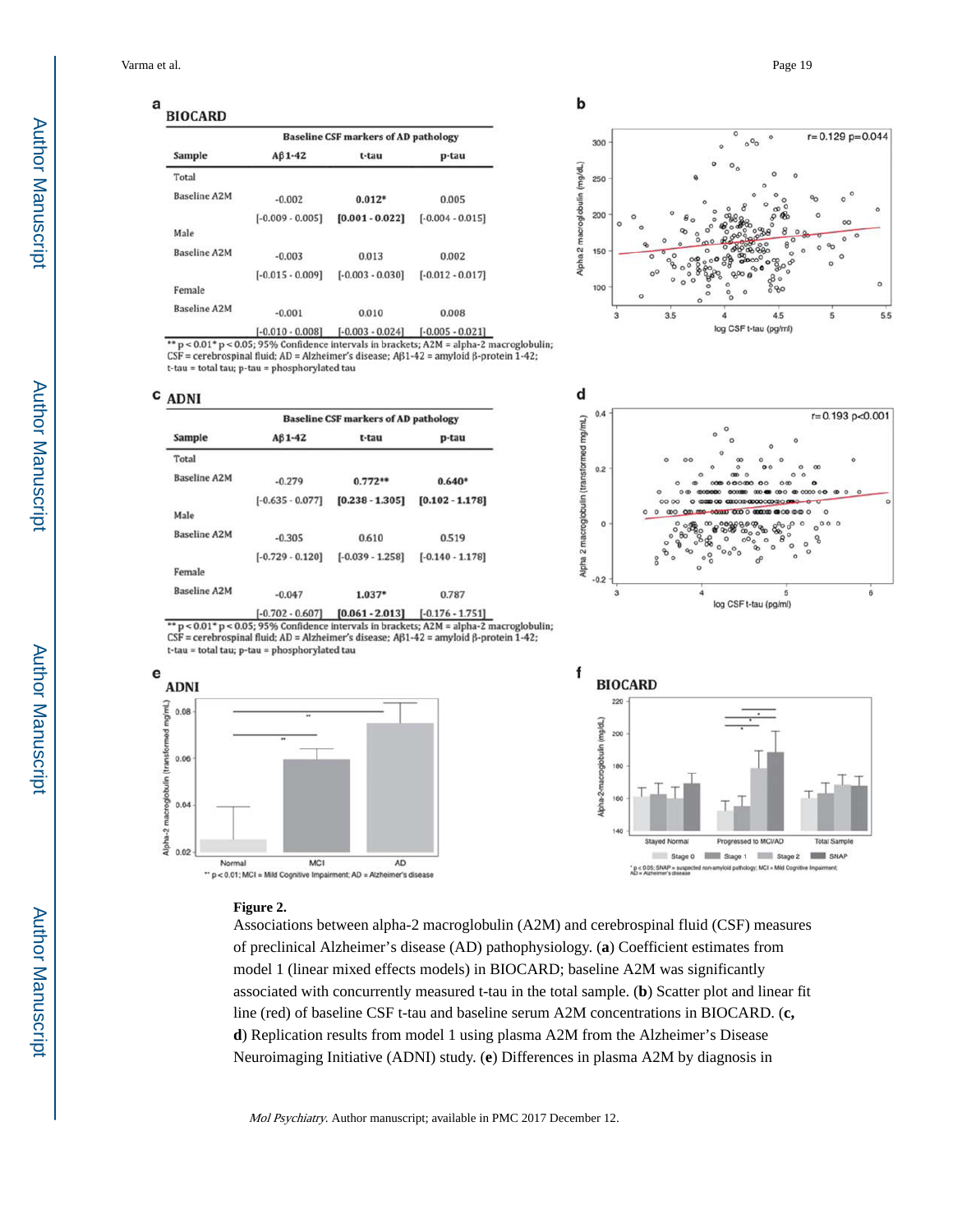ADNI; participants with mild cognitive impairment and AD had significantly higher A2M than normal individuals. (**f**) Differences in serum A2M among hypothetical preclinical AD groups; participants in the SNAP category that is, only (abnormal t-tau and p-tau) had significantly higher A2M than those in stage 0 and stage 1; participants in the stage 2 category had significantly higher A2M concentration that those in stage 0.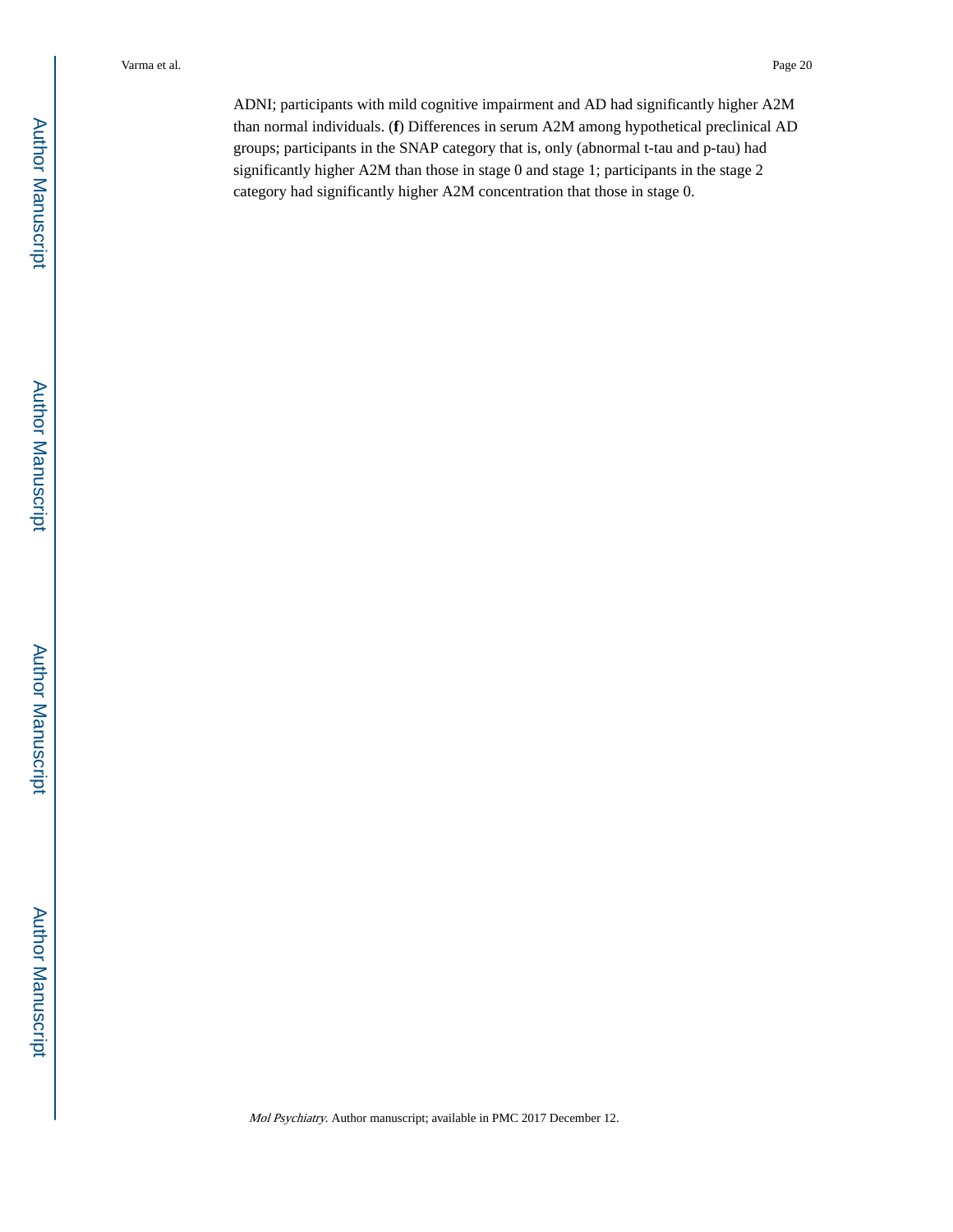$10$ 

6

Time in study

 $\overline{4}$ 

 $\bf8$ 

| Sample                | <b>Hazard Ratio</b> | 95% CI          | P-value |                             | 1.00 |                                      |
|-----------------------|---------------------|-----------------|---------|-----------------------------|------|--------------------------------------|
| Total                 | 1.067               | $0.615 - 1.854$ | 0.816   |                             |      |                                      |
| Male                  | 2.680               | $1.160 - 6.192$ | 0.021   |                             | 0.75 |                                      |
| Female<br>0.802       | $0.393 - 1.639$     | 0.545           |         |                             |      |                                      |
|                       |                     |                 |         |                             | 0.50 |                                      |
|                       |                     |                 |         | Proportion without symptoms | 0.25 |                                      |
|                       |                     |                 |         |                             | 0.00 | Below median A2M<br>Above median A2M |
|                       |                     |                 |         |                             |      |                                      |
|                       |                     |                 |         |                             |      |                                      |
|                       |                     |                 |         |                             |      | 5<br>10<br>15<br>$\circ$             |
| c                     |                     |                 |         | d                           |      | Time in study                        |
| <b>ADNI</b><br>Sample | <b>Hazard Ratio</b> | 95% CI          | P-value |                             | 1.00 |                                      |
| Total                 | 1.120               | $0.961 - 1.306$ | 0.147   |                             |      |                                      |
| Male                  | 1.259               | $1.041 - 1.522$ | 0.017   |                             | 0.75 |                                      |
| Female                | 0.874               | $0.672 - 1.136$ | 0.313   |                             |      |                                      |
|                       |                     |                 |         |                             | 0.50 |                                      |
|                       |                     |                 |         |                             |      |                                      |
|                       |                     |                 |         |                             |      |                                      |
|                       |                     |                 |         | Proportion without symptoms | 0.25 | Below median A2M                     |

#### **Figure 3.**

Associations between alpha-2 macroglobulin (A2M) and risk of mild cognitive impairment (MCI)/Alzheimer's disease (AD). (**a**) Coefficient estimates from model 2 (Cox regression models); serum concentration of A2M at baseline was significantly associated with risk of clinical symptoms of MCI in males. (**b**) Kaplan–Meier survival curves indicating the probability of onset of clinical symptoms for participants with higher versus lower baseline A2M concentration. (**c, d**) Replication results from model 2 using plasma A2M concentrations in the Alzheimer's Disease Neuroimaging (ADNI) study.

 $\ddot{\mathbf{0}}$ 

 $\overline{\mathbf{c}}$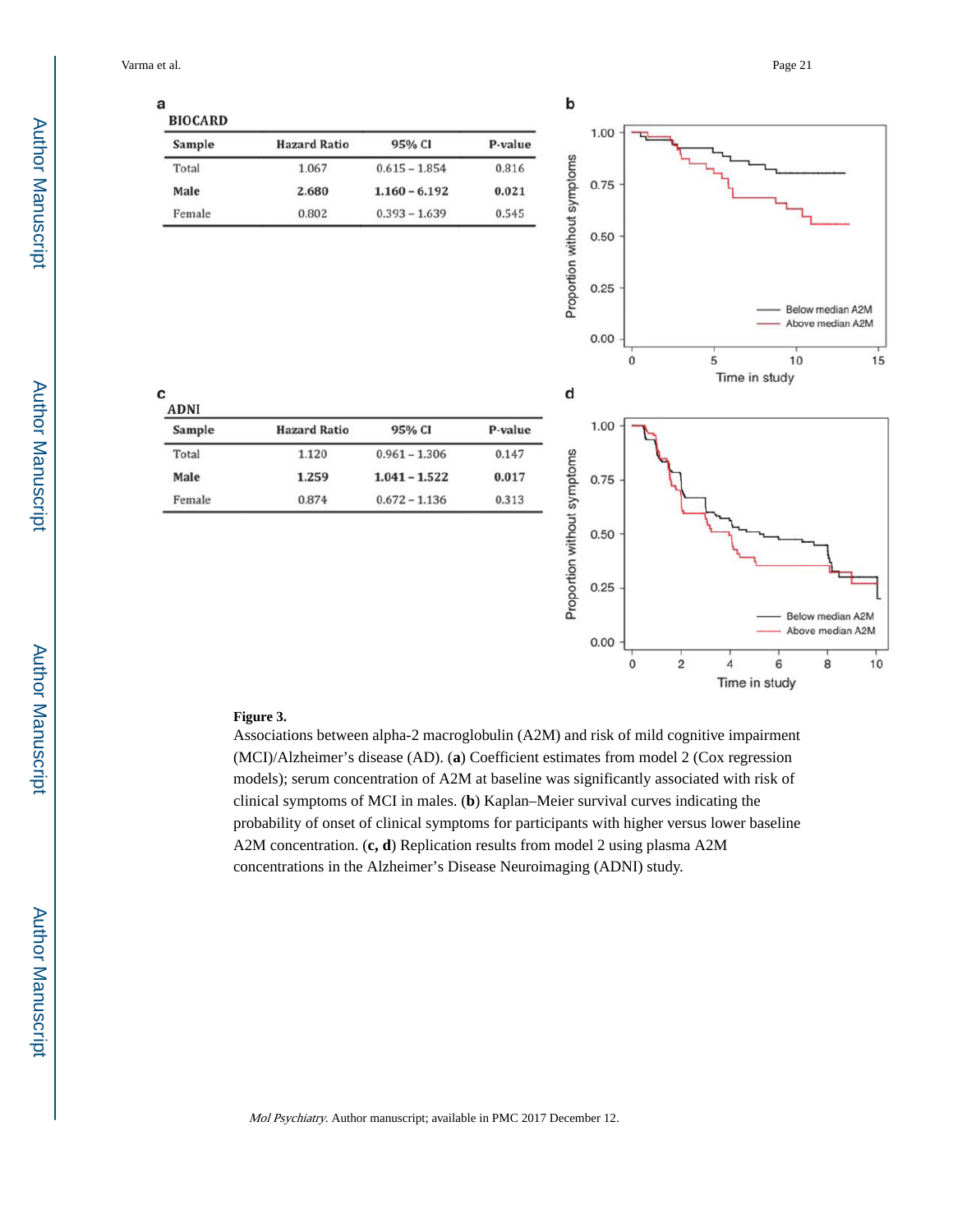| <b>Brain region</b>               | <b>A2M Brain-Blood</b><br>correlation (r) | P-value |                                        |       |               |          | Hippocampus                     |     |                    |
|-----------------------------------|-------------------------------------------|---------|----------------------------------------|-------|---------------|----------|---------------------------------|-----|--------------------|
| Amygdala                          | 0.4613                                    | 0.0021  |                                        |       |               |          |                                 | ٠   | $r=0.296, p=0.023$ |
| Anterior cingulate cortex (BA24)  | 0.1980                                    | 0.1725  | 4.5                                    |       |               |          |                                 |     |                    |
| Caudate (basal ganglia)           | 0.3058                                    | 0.0076  |                                        |       |               |          |                                 |     | ٠<br>٠             |
| <b>Cerebellar Hemisphere</b>      | 0.3554                                    | 0.0029  | 4.0                                    |       |               |          |                                 | ٠.  |                    |
| Cerebellum                        | 0.2008                                    | 0.0638  |                                        | ٠     |               |          |                                 |     |                    |
| Cortex                            | 0.1706                                    | 0.1462  | Brain A2M expression (log FPKM)<br>3.5 |       | $\mathcal{L}$ |          |                                 |     |                    |
| Frontal Cortex (BA9)              | 0.1474                                    | 0.2269  |                                        |       |               | $\cdots$ |                                 |     |                    |
| <b>Hippocampus</b>                | 0.2956                                    | 0.0230  | 3.0                                    |       |               |          |                                 |     |                    |
| Hypothalamus                      | 0.1756                                    | 0.1914  |                                        |       |               |          |                                 |     |                    |
| Nucleus accumbens (basal ganglia) | 0.3177                                    | 0.0074  | 2.5                                    |       |               |          |                                 |     |                    |
| Putamen (basal ganglia)           | 0.2177                                    | 0.0840  |                                        |       |               |          |                                 |     |                    |
| Spinal cord (cervical c-1)        | 0.2079                                    | 0.1706  |                                        | • 1.0 | • 0.5         | 0.0      | 0.5                             | 1.0 | 1.5                |
| Substantia nigra                  | 0.5926                                    | 0.0000  |                                        |       |               |          | Blood A2M expression (log FPKM) |     |                    |

#### **Figure 4.**

Associations between brain and blood alpha-2 macroglobulin (A2M) gene expression. (**a**) Results of Pearson's correlations between brain and blood gene expression; expression was significantly positively correlated in six regions. (**b**) Scatter plot and linear fit of blood and brain A2M gene expression in the hippocampus.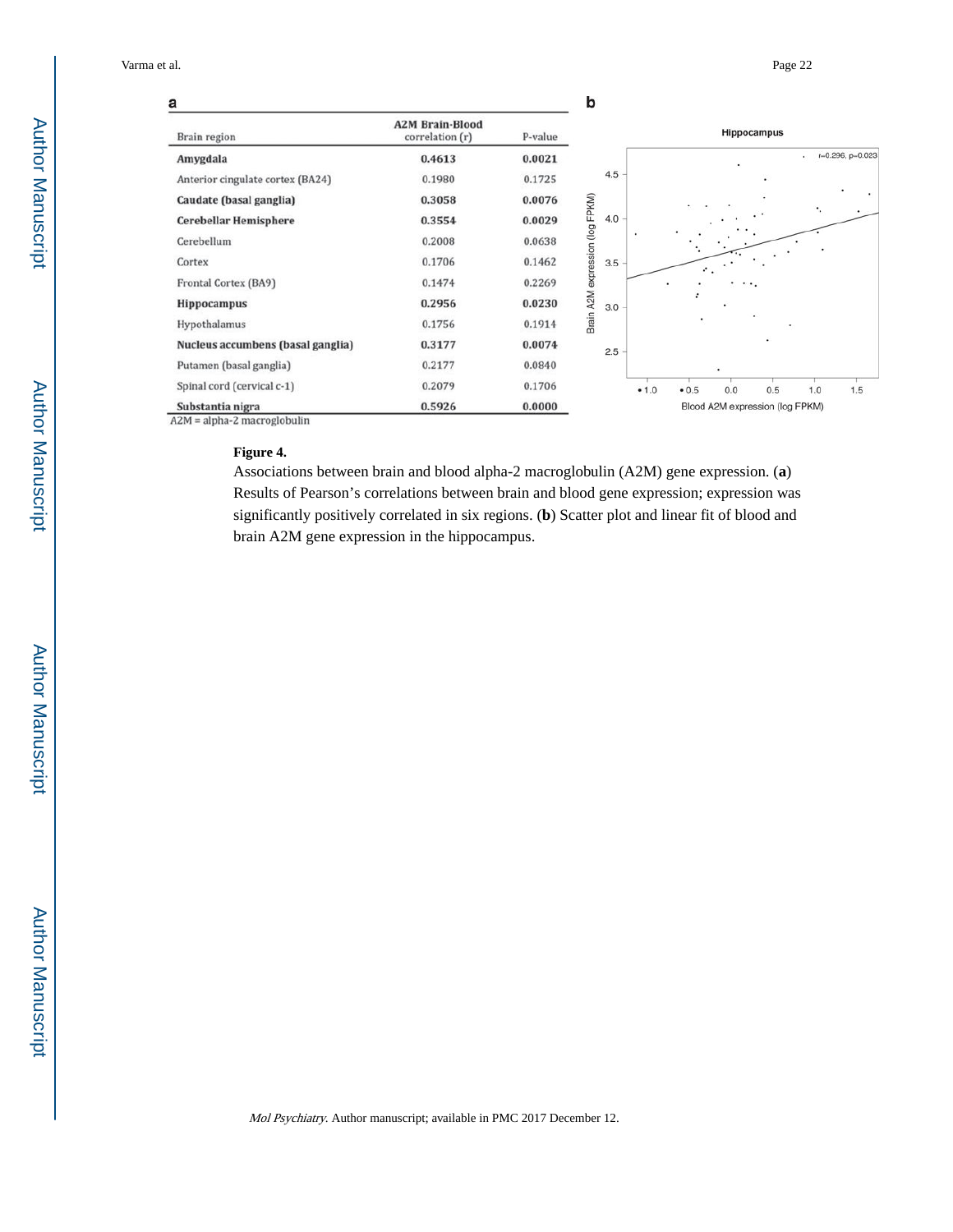

## **Figure 5.**

Molecular mechanisms explaining associations between alpha-2 macroglobulin (A2M) and Alzheimer's disease (AD). (**a**) Global gene networks driving A2M gene expression; of the nine genes comprising the A2M gene network, the regulator of calcineurin gene (RCAN1) was most likely to explain associations between A2M and t-tau and p-tau. (**b**) Results (significant results in bold) of global and regional brain log gene expression correlations between A2M and RCAN1 and A2M and three catalytic subunits of calcineurin (PPP3CA, PPP3CB and PPP3CC); gene expression of A2M was significantly associated with RCAN1 and calcineurin. (**c**) Results of brain tissue protein-level correlations between A2M and